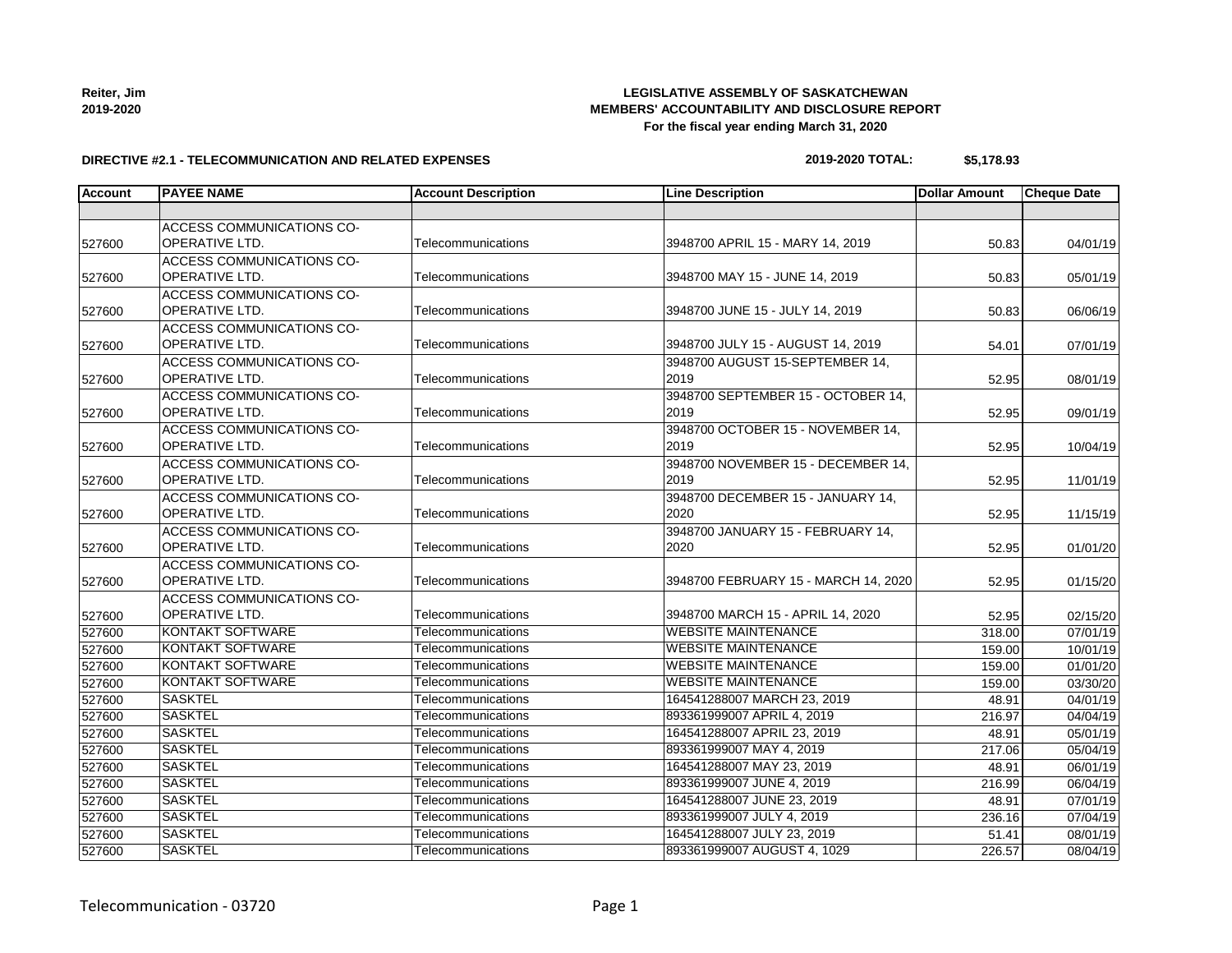| Account | <b>IPAYEE NAME</b> | <b>Account Description</b> | <b>Line Description</b>         | <b>Dollar Amount</b> | <b>Cheque Date</b>    |
|---------|--------------------|----------------------------|---------------------------------|----------------------|-----------------------|
| 527600  | <b>SASKTEL</b>     | Telecommunications         | 164541288007 AUGUST 23, 2019    | 48.91                | 09/01/19              |
| 527600  | <b>SASKTEL</b>     | Telecommunications         | 893361999007 SEPTEMBER 4, 2019  | 225.33               | 09/04/19              |
| 527600  | <b>SASKTEL</b>     | Telecommunications         | 164541288007 SEPTEMBER 23, 2019 | 48.91                | 10/01/19              |
| 527600  | <b>SASKTEL</b>     | Telecommunications         | 893361999007 OCTOBER 4, 2019    | 229.85               | 10/04/19              |
| 527600  | <b>SASKTEL</b>     | Telecommunications         | 164541288007 OCTOBER 23, 2019   | 48.91                | 11/01/19              |
| 527600  | <b>SASKTEL</b>     | Telecommunications         | 893361999007 NOVEMBER 4, 2019   | 227.19               | 11/04/19              |
| 527600  | <b>SASKTEL</b>     | Telecommunications         | 164541288007 NOVEMBER 23, 2019  | 48.91                | 12/01/19              |
| 527600  | <b>SASKTEL</b>     | Telecommunications         | 164541288007 DECEMBER 23, 2019  | 318.59               | 01/01/20              |
| 527600  | <b>SASKTEL</b>     | Telecommunications         | 893361999007 DECEMBER 4, 2019   | 225.60               | 01/01/20              |
| 527600  | <b>SASKTEL</b>     | Telecommunications         | 893361999007 JANUARY 4, 2019    | 308.60               | 01/04/20              |
| 527600  | <b>SASKTEL</b>     | Telecommunications         | RTV-REITER, J.-PERSONAL CELL    | $-300.00$            | 01/16/20              |
| 527600  | <b>SASKTEL</b>     | Telecommunications         | 164541288007 JANUARY 23, 2020   | 48.91                | 02/01/20              |
| 527600  | <b>SASKTEL</b>     | Telecommunications         | 893361999007 FEBRUARY 4, 2020   | 231.04               | 02/04/20              |
| 527600  | SASKTEL            | Telecommunications         | 164541288007 FEBRUARY 23, 2020  | 48.91                | 03/01/20              |
| 527600  | <b>SASKTEL</b>     | Telecommunications         | 893361999007 MAR/20             | 228.46               | 03/04/20              |
| 527600  | <b>SASKTEL</b>     | Telecommunications         | 164541288007 MARCH 23, 2020     | 48.91                | $\overline{03}/23/20$ |
| 530600  | <b>SASKTEL</b>     | Placement - Tender Ads     | 893361999007 APRIL 4, 2019      | 35.00                | 04/04/19              |
| 530600  | <b>SASKTEL</b>     | Placement - Tender Ads     | 893361999007 MAY 4, 2019        | 35.00                | 05/04/19              |
| 530600  | <b>SASKTEL</b>     | Placement - Tender Ads     | 893361999007 JUNE 4, 2019       | 35.00                | 06/04/19              |
| 530600  | <b>SASKTEL</b>     | Placement - Tender Ads     | 893361999007 JULY 4, 2019       | 35.00                | 07/04/19              |
| 530600  | SASKTEL            | Placement - Tender Ads     | 893361999007 AUGUST 4, 1029     | 35.00                | 08/04/19              |
| 530600  | <b>SASKTEL</b>     | Placement - Tender Ads     | 893361999007 SEPTEMBER 4, 2019  | 35.00                | 09/04/19              |
| 530600  | SASKTEL            | Placement - Tender Ads     | 893361999007 OCTOBER 4, 2019    | 35.00                | 10/04/19              |
| 530600  | <b>SASKTEL</b>     | Placement - Tender Ads     | 893361999007 NOVEMBER 4, 2019   | 35.00                | 11/04/19              |
| 530600  | <b>SASKTEL</b>     | Placement - Tender Ads     | 893361999007 FEBRUARY 4, 2020   | 38.00                | 02/04/20              |
| 530600  | <b>SASKTEL</b>     | Placement - Tender Ads     | 893361999007 MAR/20             | 38.00                | 03/04/20              |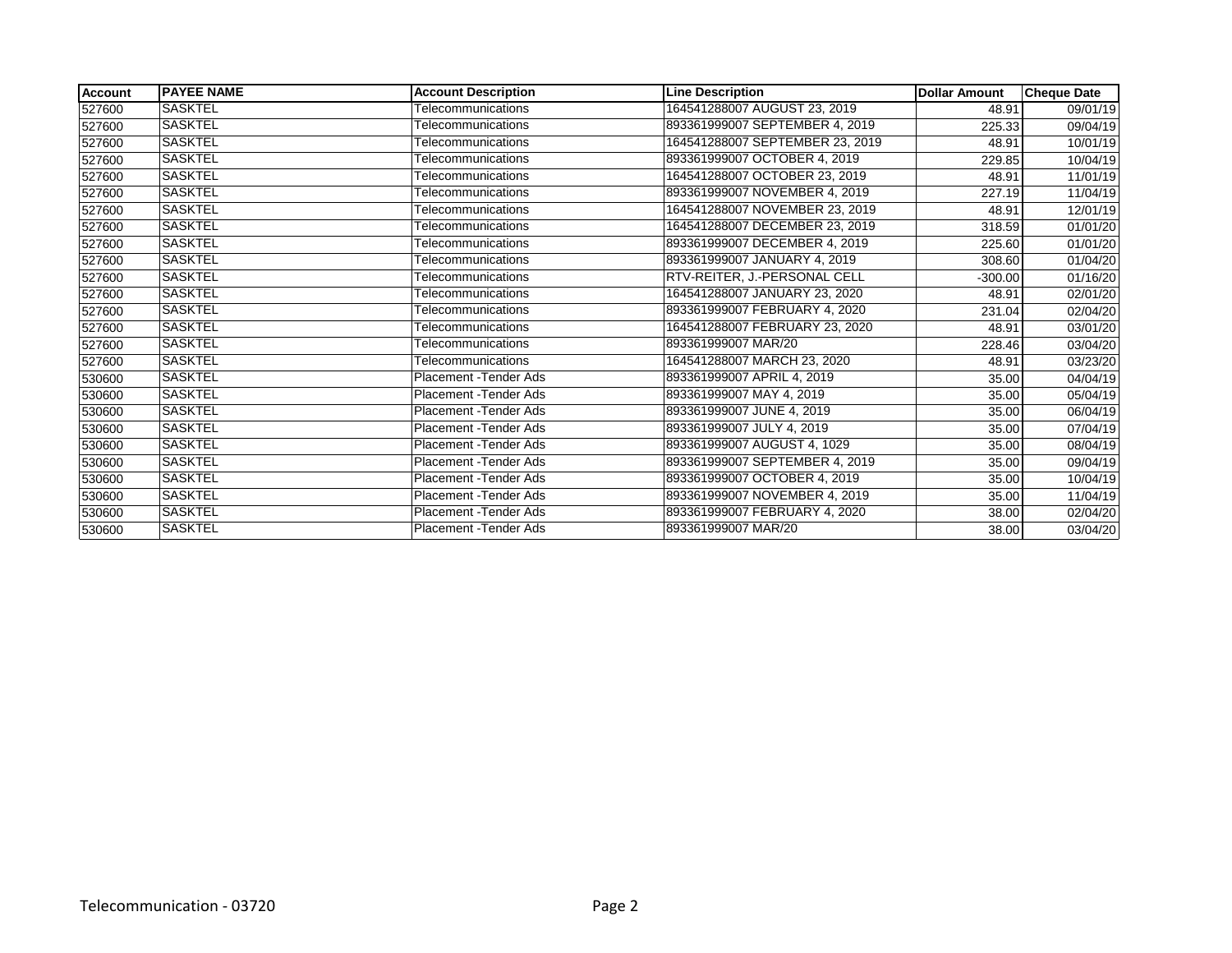| Reiter, Jim |  |
|-------------|--|

**2019-2020**

## **LEGISLATIVE ASSEMBLY OF SASKATCHEWAN MEMBERS' ACCOUNTABILITY AND DISCLOSURE REPORT For the fiscal year ending March 31, 2020**

#### **DIRECTIVE #3.1 - MLA TRAVEL AND LIVING EXPENSES**

#### **2019-2020 TOTAL: \$22,992.10**

| <b>Account</b> | <b>PAYEE NAME</b>      | <b>Account Description</b>  | <b>Line Description</b>           | Dollar Amount | <b>Cheque Date</b> |
|----------------|------------------------|-----------------------------|-----------------------------------|---------------|--------------------|
|                |                        |                             |                                   |               |                    |
| 541900         | <b>REITER, JAMES P</b> | Elected Rep - Travel        | MLA TRAVEL April 1 - 18 2019      | 2,552.10      | 06/07/19           |
| 541900         | <b>REITER, JAMES P</b> | <b>Elected Rep - Travel</b> | MLA TRAVEL April 28 - 30 2019     | 371.45        | 06/07/19           |
| 541900         | <b>REITER, JAMES P</b> | <b>Elected Rep - Travel</b> | MLA TRAVEL May 1 - 16 2019        | 2,308.90      | 06/07/19           |
| 541900         | <b>REITER, JAMES P</b> | <b>Elected Rep - Travel</b> | MLA TRAVEL May 22 - 30 2019       | 754.20        | 06/07/19           |
| 541900         | <b>REITER, JAMES P</b> | Elected Rep - Travel        | MLA TRAVEL JUNE 01-27, 2019       | 1,245.20      | 07/30/19           |
| 541900         | <b>REITER, JAMES P</b> | Elected Rep - Travel        | MLA TRAVEL JULY 9 - 11, 2019      | 1,532.31      | 09/19/19           |
| 541900         | <b>REITER, JAMES P</b> | <b>Elected Rep - Travel</b> | MLA TRAVEL AUGUST 6 - 12, 2019    | 1,852.04      | 09/19/19           |
| 541900         | <b>REITER, JAMES P</b> | <b>Elected Rep - Travel</b> | MLA TRAVEL OCT 18-30, 2019        | 2,102.55      | 11/12/19           |
| 541900         | <b>REITER, JAMES P</b> | <b>Elected Rep - Travel</b> | MLA TRAVEL SEP 13-23, 2019        | 820.85        | 11/12/19           |
| 541900         | <b>REITER, JAMES P</b> | <b>Elected Rep - Travel</b> | MLA TRAVEL DECEMBER 1 - 31, 2019  | 1,556.30      | 02/04/20           |
| 541900         | <b>REITER, JAMES P</b> | Elected Rep - Travel        | MLA TRAVEL NOVEMBER 19 - 29, 2019 | 1,279.60      | 02/04/20           |
| 541900         | <b>REITER, JAMES P</b> | Elected Rep - Travel        | MLA TRAVEL JANUARY 1 - 31, 2020   | 650.00        | 02/04/20           |
| 541900         | <b>REITER, JAMES P</b> | Elected Rep - Travel        | MLA TRAVEL NOVEMBER 1 - 18, 2019  | 2,360.30      | 02/04/20           |
| 541900         | <b>REITER, JAMES P</b> | Elected Rep - Travel        | MLA TRAVEL MARCH 17-18, 2020      | 162.40        | 03/31/20           |
| 541900         | REITER, JAMES P        | Elected Rep - Travel        | MLA TRAVEL MARCH 1-16, 2020       | 2,673.90      | 03/31/20           |
| 541900         | <b>REITER, JAMES P</b> | Elected Rep - Travel        | MLA TRAVEL FEB 1-29, 2020         | 770.00        | 03/31/20           |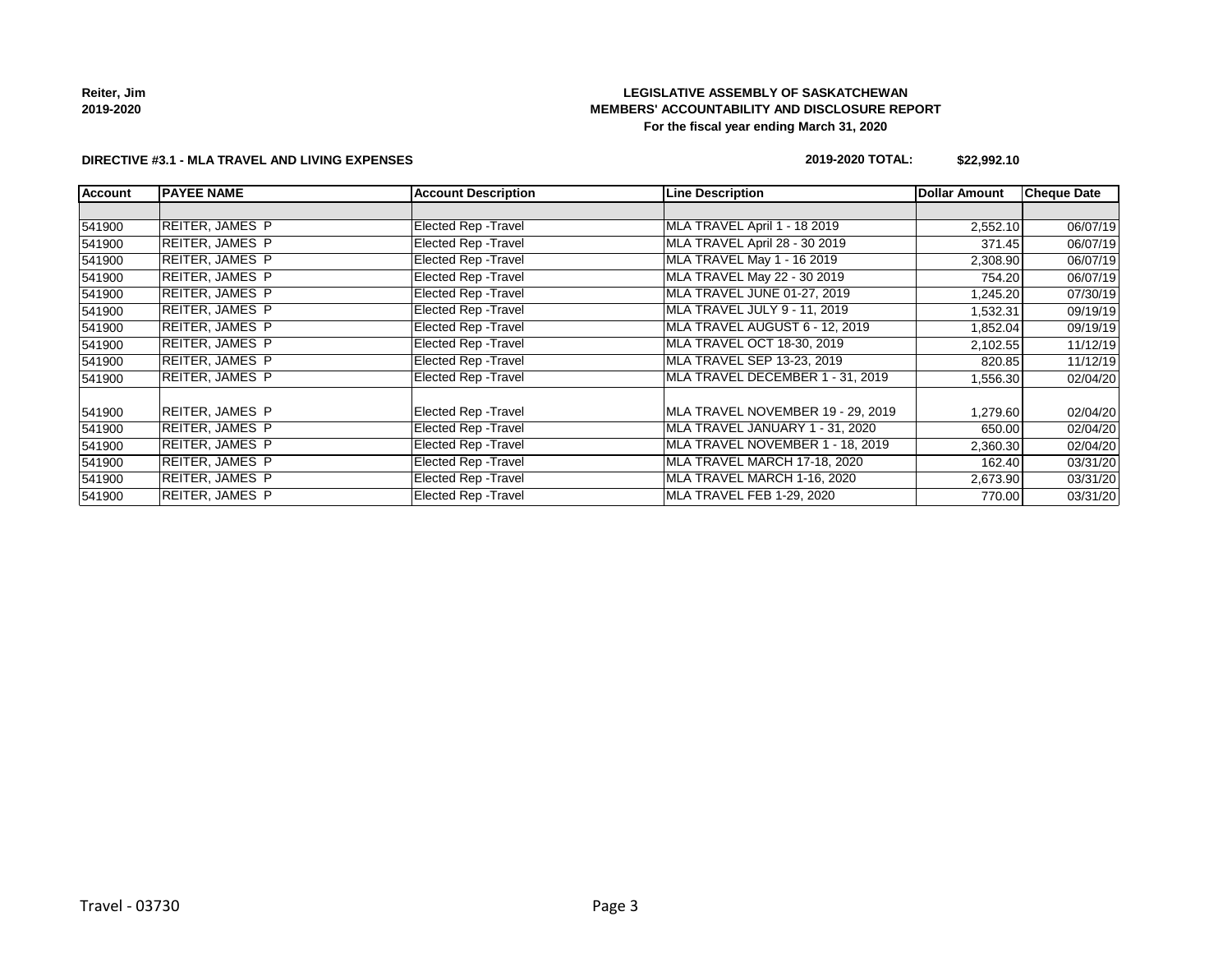**2019-2020**

## **LEGISLATIVE ASSEMBLY OF SASKATCHEWAN MEMBERS' ACCOUNTABILITY AND DISCLOSURE REPORT For the fiscal year ending March 31, 2020**

# **DIRECTIVE #4.1 - CONSTITUENCY SERVICE EXPENSES**

## **2019-2020 TOTAL: \$44,787.15**

| <b>Account</b> | <b>PAYEE NAME</b>                                          | <b>Account Description</b>                | <b>Line Description</b>            | <b>Dollar Amount</b> | <b>Cheque Date</b> |
|----------------|------------------------------------------------------------|-------------------------------------------|------------------------------------|----------------------|--------------------|
|                |                                                            |                                           |                                    |                      |                    |
| 522000         | SPENCER/OGENCHUK                                           | Rent of Ground, Buildings and Other Space | APRIL 2019 MLA OFFICE RENT         | 1,065.31             | 04/01/19           |
| 522000         | SPENCER/OGENCHUK                                           | Rent of Ground, Buildings and Other Space | MAY 2019 MLA OFFICE RENT           | 1,065.31             | 04/12/19           |
| 522000         | SPENCER/OGENCHUK                                           | Rent of Ground, Buildings and Other Space | JUNE 2019 MLA OFFICE RENT          | 1,107.92             | 05/15/19           |
| 522000         | SPENCER/OGENCHUK                                           | Rent of Ground, Buildings and Other Space | JULY 2019 MLA OFFICE RENT          | 1,107.92             | 06/12/19           |
| 522000         | SPENCER/OGENCHUK                                           | Rent of Ground, Buildings and Other Space | <b>AUGUST 2019 MLA OFFICE RENT</b> | 1,107.92             | 07/18/19           |
| 522000         | SPENCER/OGENCHUK                                           | Rent of Ground, Buildings and Other Space | SEPTEMBER 2019 MLA OFFICE RENT     | 1,107.92             | 08/02/19           |
| 522000         | SPENCER/OGENCHUK                                           | Rent of Ground, Buildings and Other Space | OCTOBER 2019 MLA OFFICE RENT       | 1,107.92             | 09/10/19           |
| 522000         | SPENCER/OGENCHUK                                           | Rent of Ground, Buildings and Other Space | NOVEMBER 2019 MLA OFFICE RENT      | 1,107.92             | 10/01/19           |
| 522000         | SPENCER/OGENCHUK                                           | Rent of Ground, Buildings and Other Space | DECEMBER 2019 MLA OFFICE RENT      | 1,107.92             | 11/05/19           |
| 522000         | SPENCER/OGENCHUK                                           | Rent of Ground, Buildings and Other Space | FEBRUARY 2020 MLA OFFICE RENT      | 1,107.92             | 01/24/20           |
| 522000         | SPENCER/OGENCHUK                                           | Rent of Ground, Buildings and Other Space | JANUARY 2020 MLA OFFICE RENT       | 1,107.92             | 01/24/20           |
| 522000         | SPENCER/OGENCHUK                                           | Rent of Ground, Buildings and Other Space | MARCH 2020 MLA OFFICE RENT         | 1,107.92             | 02/07/20           |
| 522200         | MINISTER OF FINANCE-MINISTRY OF<br><b>CENTRAL SERVICES</b> | Rent of Photocopiers                      | PHOTOCOPIER SERVICE FEES           | 100.00               | 01/01/20           |
| 522200         | TOSHIBA TEC CANADA BUSINESS<br>SOLUTIONS INC               | Rent of Photocopiers                      | <b>COPIER CHARGES</b>              | 130.97               | 05/01/19           |
| 522200         | TOSHIBA TEC CANADA BUSINESS<br>SOLUTIONS INC               | Rent of Photocopiers                      | <b>COPIER CHARGES</b>              | 142.78               | 06/01/19           |
| 522200         | TOSHIBA TEC CANADA BUSINESS<br>SOLUTIONS INC               | Rent of Photocopiers                      | <b>COPIER CHARGES</b>              | 10.05                | 07/01/19           |
| 522200         | TOSHIBA TEC CANADA BUSINESS<br>SOLUTIONS INC               | Rent of Photocopiers                      | <b>COPIER CHARGES</b>              | 21.13                | 08/01/19           |
| 522200         | TOSHIBA TEC CANADA BUSINESS<br>SOLUTIONS INC               | Rent of Photocopiers                      | <b>COPIER CHARGES</b>              | 123.16               | 08/01/19           |
| 522200         | TOSHIBA TEC CANADA BUSINESS<br>SOLUTIONS INC               | <b>Rent of Photocopiers</b>               | <b>COPIER CHARGES</b>              | 123.16               | 08/01/19           |

**Reiter, Jim**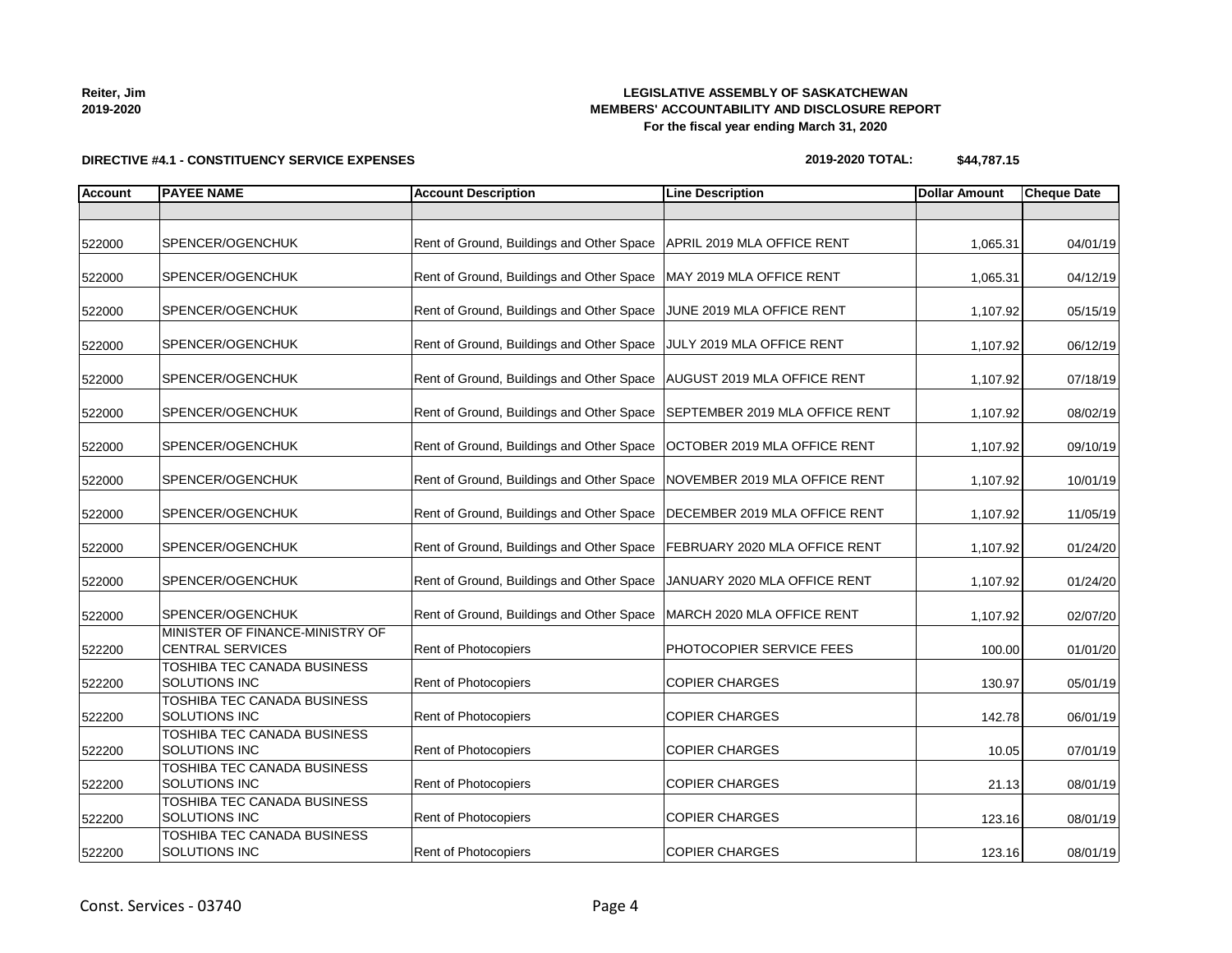| <b>Account</b> | <b>PAYEE NAME</b>                  | <b>Account Description</b>          | <b>Line Description</b>                | <b>Dollar Amount</b> | <b>Cheque Date</b> |
|----------------|------------------------------------|-------------------------------------|----------------------------------------|----------------------|--------------------|
|                | <b>TOSHIBA TEC CANADA BUSINESS</b> |                                     |                                        |                      |                    |
| 522200         | SOLUTIONS INC                      | Rent of Photocopiers                | <b>COPIER CHARGES</b>                  | 132.50               | 09/01/19           |
|                | TOSHIBA TEC CANADA BUSINESS        |                                     |                                        |                      |                    |
| 522200         | <b>SOLUTIONS INC</b>               | Rent of Photocopiers                | <b>COPIER CHARGES</b>                  | 135.65               | 10/01/19           |
|                | TOSHIBA TEC CANADA BUSINESS        |                                     |                                        |                      |                    |
| 522200         | <b>SOLUTIONS INC</b>               | <b>Rent of Photocopiers</b>         | <b>COPIER CHARGES</b>                  | 134.79               | 11/01/19           |
|                | TOSHIBA TEC CANADA BUSINESS        |                                     |                                        |                      |                    |
| 522200         | SOLUTIONS INC                      | Rent of Photocopiers                | <b>COPIER CHARGES</b>                  | 129.96               | 12/01/19           |
|                | TOSHIBA TEC CANADA BUSINESS        |                                     |                                        |                      |                    |
| 522200         | SOLUTIONS INC                      | Rent of Photocopiers                | <b>COPIER CHARGES</b>                  | 130.83               | 01/01/20           |
|                | TOSHIBA TEC CANADA BUSINESS        |                                     |                                        |                      |                    |
| 522200         | <b>SOLUTIONS INC</b>               | <b>Rent of Photocopiers</b>         | <b>COPIER CHARGES</b>                  | 129.77               | 02/01/20           |
|                | TOSHIBA TEC CANADA BUSINESS        |                                     |                                        |                      |                    |
| 522200         | SOLUTIONS INC                      | Rent of Photocopiers                | <b>COPIER CHARGES</b>                  | 129.15               | 03/01/20           |
|                | TOSHIBA TEC CANADA BUSINESS        |                                     |                                        |                      |                    |
| 522200         | SOLUTIONS INC                      | Rent of Photocopiers                | <b>COPIER CHARGES</b>                  | 123.16               | 03/27/20           |
|                | TOSHIBA TEC CANADA BUSINESS        |                                     |                                        |                      |                    |
| 522200         | SOLUTIONS INC                      | Rent of Photocopiers                | <b>COPIER CHARGES</b>                  | 11.50                | 03/31/20           |
| 522500         | PCCU INSURANCE LTD.                | <b>Insurance Premiums</b>           | INSURANCE POLICY #C 70059031-5         | 505.62               | 01/01/20           |
|                |                                    |                                     | 00080050000 FEBRUARY 1 - MARCH 31,     |                      |                    |
| 522700         | ROSETOWN, TOWN OF                  | Utilities - Electricity and Nat Gas | 2019                                   | 193.40               | 04/03/19           |
| 522700         | ROSETOWN, TOWN OF                  | Utilities - Electricity and Nat Gas | 00080050000 APR 1 - MAY 31, 2019       | 171.97               | 06/04/19           |
| 522700         | ROSETOWN, TOWN OF                  | Utilities - Electricity and Nat Gas | 00080050000 JUN 01-JUL 31, 2019        | 172.46               | 08/06/19           |
| 522700         | ROSETOWN, TOWN OF                  | Utilities - Electricity and Nat Gas | 00080050000 AUGUST 1 - 30, 2019        | 189.04               | 10/02/19           |
|                |                                    |                                     | 00080050000 OCTOBER 1 - NOVEMBER       |                      |                    |
| 522700         | ROSETOWN, TOWN OF                  | Utilities - Electricity and Nat Gas | 30, 2019                               | 193.40               | 12/03/19           |
|                |                                    |                                     |                                        |                      |                    |
| 522700         | ROSETOWN, TOWN OF                  | Utilities - Electricity and Nat Gas | 00080050000 DEC 1, 2019 - JAN 31, 2020 | 210.00               | 02/03/20           |
| 522700         | SASKENERGY INCORPORATED            | Utilities - Electricity and Nat Gas | 61331200008 APRIL 25, 2019             | 63.83                | 05/01/19           |
| 522700         | SASKENERGY INCORPORATED            | Utilities - Electricity and Nat Gas | 61331200008 MAY 27, 2019               | 43.84                | 06/01/19           |
| 522700         | SASKENERGY INCORPORATED            | Utilities - Electricity and Nat Gas | 61331200008 JUNE 20, 2019              | 42.05                | 07/01/19           |
| 522700         | <b>SASKENERGY INCORPORATED</b>     | Utilities - Electricity and Nat Gas | 61331200008 JULY 25, 2019              | 42.05                | 08/01/19           |
| 522700         | SASKENERGY INCORPORATED            | Utilities - Electricity and Nat Gas | 61331200008 AUGUST 26, 2019            | 42.05                | 09/01/19           |
| 522700         | SASKENERGY INCORPORATED            | Utilities - Electricity and Nat Gas | 61331200008 SEPTEMBER 25, 2019         | 42.05                | 10/01/19           |
| 522700         | SASKENERGY INCORPORATED            | Utilities - Electricity and Nat Gas | 61331200008 OCTOBER 24, 2019           | 57.48                | 11/01/19           |
| 522700         | SASKENERGY INCORPORATED            | Utilities - Electricity and Nat Gas | 61331200008 NOVEMBER 26, 2019          | 99.59                | 12/01/19           |
| 522700         | SASKENERGY INCORPORATED            | Utilities - Electricity and Nat Gas | 61331200008 DECEMBER 24, 2019          | 107.88               | 01/01/20           |
| 522700         | SASKENERGY INCORPORATED            | Utilities - Electricity and Nat Gas | 61331200008 JANUARY 16, 2020           | 107.29               | 02/01/20           |
| 522700         | SASKENERGY INCORPORATED            | Utilities - Electricity and Nat Gas | 61331200008 FEBRUARY 25, 2020          | 127.45               | 03/01/20           |
| 522700         | SASKENERGY INCORPORATED            | Utilities - Electricity and Nat Gas | 61331200008 MARCH 25, 2020             | 85.35                | 03/25/20           |
| 522700         | SASKPOWER CORPORATION              | Utilities - Electricity and Nat Gas | 500001885861 MARCH 25, 2019            | 114.53               | 04/01/19           |
| 522700         | <b>SASKPOWER CORPORATION</b>       | Utilities - Electricity and Nat Gas | 500001885861 APRIL 25, 2019            | 124.69               | 05/01/19           |
| 522700         | SASKPOWER CORPORATION              | Utilities - Electricity and Nat Gas | 500001885861 MAY 27, 2019              | 183.28               | 06/01/19           |
| 522700         | SASKPOWER CORPORATION              | Utilities - Electricity and Nat Gas | 500001885861 JUNE 25, 2019             | 201.61               | 07/01/19           |
| 522700         | SASKPOWER CORPORATION              | Utilities - Electricity and Nat Gas | 500001885861 JULY 25, 2019             | 186.55               | 08/01/19           |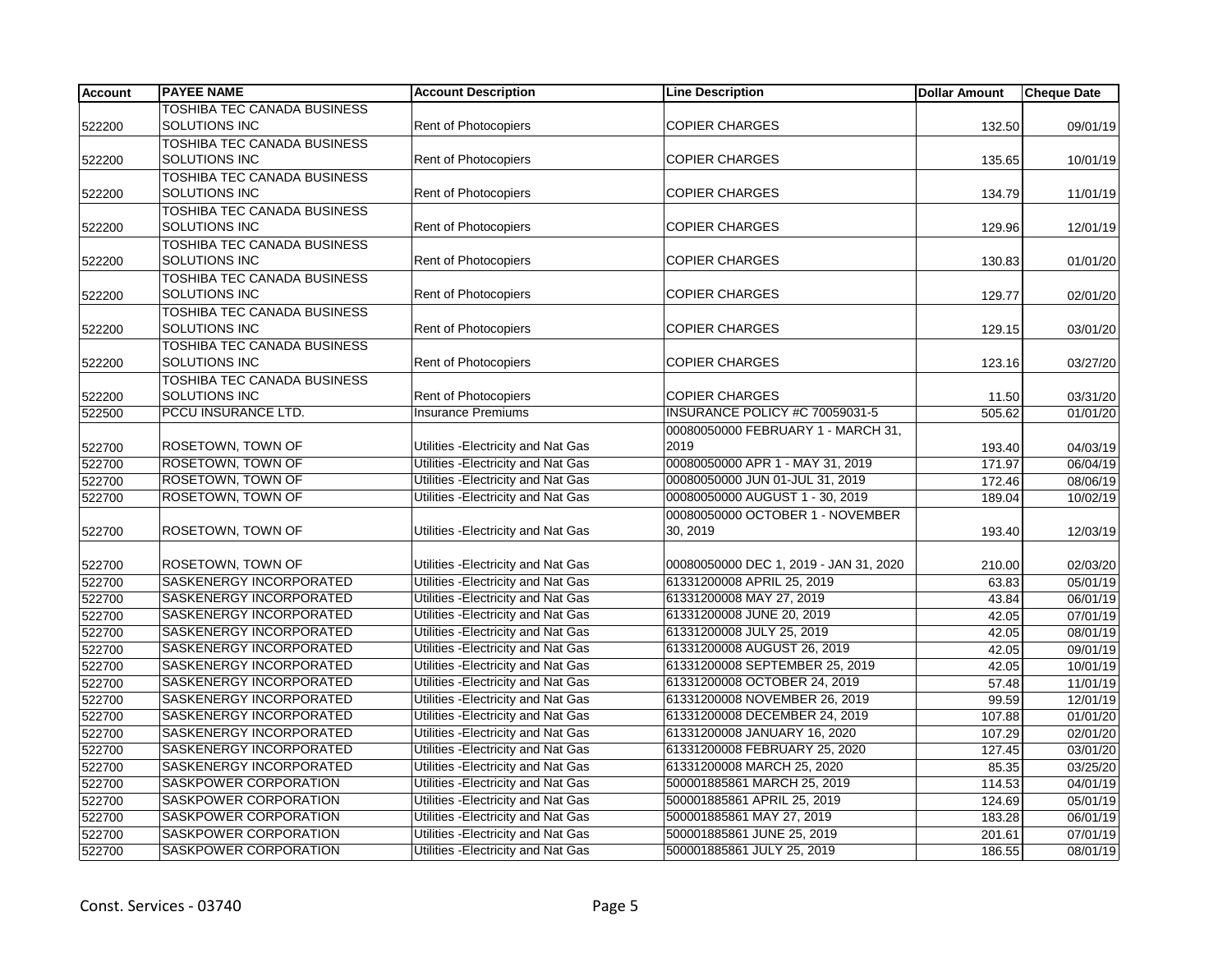| <b>Account</b> | <b>PAYEE NAME</b>                                          | <b>Account Description</b>           | <b>Line Description</b>         | <b>Dollar Amount</b> | <b>Cheque Date</b> |
|----------------|------------------------------------------------------------|--------------------------------------|---------------------------------|----------------------|--------------------|
| 522700         | SASKPOWER CORPORATION                                      | Utilities - Electricity and Nat Gas  | 500001885861 AUGUST 26, 2019    | 133.76               | 09/01/19           |
| 522700         | <b>SASKPOWER CORPORATION</b>                               | Utilities - Electricity and Nat Gas  | 500001885861 SEPTEMBER 25, 2019 | 142.30               | 10/01/19           |
| 522700         | SASKPOWER CORPORATION                                      | Utilities - Electricity and Nat Gas  | 500001885861 OCTOBER 24, 2019   | 126.45               | 11/01/19           |
| 522700         | SASKPOWER CORPORATION                                      | Utilities - Electricity and Nat Gas  | 500001885861 NOVEMBER 26, 2019  | 173.05               | 12/01/19           |
| 522700         | SASKPOWER CORPORATION                                      | Utilities - Electricity and Nat Gas  | 500001885861 DECEMBER 24, 2019  | 139.03               | 01/01/20           |
| 522700         | SASKPOWER CORPORATION                                      | Utilities - Electricity and Nat Gas  | 500001885861 JAN 27, 2020       | 143.86               | 02/01/20           |
| 522700         | <b>SASKPOWER CORPORATION</b>                               | Utilities - Electricity and Nat Gas  | 500001885861 FEBRUARY 25, 2020  | 128.13               | 03/01/20           |
| 522700         | SASKPOWER CORPORATION                                      | Utilities - Electricity and Nat Gas  | 500001885861 MARCH 25, 2020     | 130.05               | 03/25/20           |
| 524000         | INSURGUARD SECURITY INC.                                   | Repairs                              | SECURITY SYSTEM MAINTENANCE     | 444.14               | 10/01/19           |
| 525000         | <b>CANADA POST CORPORATION</b>                             | Postal, Courier, Freight and Related | <b>POSTAGE</b>                  | 681.93               | 06/01/19           |
| 525000         | MINISTER OF FINANCE-MINISTRY OF<br><b>CENTRAL SERVICES</b> | Postal, Courier, Freight and Related | APRIL 2019 MAIL SERVICES        | 49.87                | 06/03/19           |
| 525000         | MINISTER OF FINANCE-MINISTRY OF<br><b>CENTRAL SERVICES</b> | Postal, Courier, Freight and Related | MAY 2019 MAIL SERVICES          | 49.87                | 07/01/19           |
| 525000         | MINISTER OF FINANCE-MINISTRY OF<br><b>CENTRAL SERVICES</b> | Postal, Courier, Freight and Related | JUNE 2019 MAIL SERVICES         | 49.87                | 07/15/19           |
| 525000         | MINISTER OF FINANCE-MINISTRY OF<br><b>CENTRAL SERVICES</b> | Postal, Courier, Freight and Related | JULY 2019 MAIL SERVICES         | 50.05                | 09/01/19           |
|                | MINISTER OF FINANCE-MINISTRY OF<br><b>CENTRAL SERVICES</b> | Postal, Courier, Freight and Related | AUGUST 2019 MAIL SERVICES       | 50.05                | 09/13/19           |
| 525000         | MINISTER OF FINANCE-MINISTRY OF                            |                                      |                                 |                      |                    |
| 525000         | <b>CENTRAL SERVICES</b>                                    | Postal, Courier, Freight and Related | SEPTEMBER 2019 MAIL SERVICES    | 50.08                | 11/01/19           |
| 525000         | MINISTER OF FINANCE-MINISTRY OF<br><b>CENTRAL SERVICES</b> | Postal, Courier, Freight and Related | OCTOBER 2019 MAIL SERVICES      | 50.07                | 12/01/19           |
| 525000         | MINISTER OF FINANCE-MINISTRY OF<br><b>CENTRAL SERVICES</b> | Postal, Courier, Freight and Related | NOVEMBER 2019 MAIL SERVICES     | 50.05                | 01/01/20           |
| 525000         | MINISTER OF FINANCE-MINISTRY OF<br><b>CENTRAL SERVICES</b> | Postal, Courier, Freight and Related | DECEMBER 2019 MAIL SERVICES     | 50.02                | 01/20/20           |
| 525000         | MINISTER OF FINANCE-MINISTRY OF<br><b>CENTRAL SERVICES</b> | Postal, Courier, Freight and Related | JANUARY 2020 MAIL SERVICES      | 50.02                | 03/01/20           |
| 525000         | MINISTER OF FINANCE-MINISTRY OF<br><b>CENTRAL SERVICES</b> | Postal, Courier, Freight and Related | FEBRUARY 2020 MAIL SERVICES     | 50.02                | 03/16/20           |
| 525000         | MINISTER OF FINANCE-MINISTRY OF<br><b>CENTRAL SERVICES</b> | Postal, Courier, Freight and Related | MARCH 2020 MAIL SERVICES        | 50.02                | 03/31/20           |
| 525000         | PRAIRIE ADVERTISING DISTRIBUTORS<br>LTD.                   | Postal, Courier, Freight and Related | <b>MAIL PREP</b>                | 112.26               | 06/01/19           |
| 525000         | <b>REITER, JAMES P</b>                                     | Postal, Courier, Freight and Related | REIMB: POSTAGE/OFFICE SUPPLIES  | 378.00               | 01/01/20           |
| 525000         | SASKATCHEWAN PARTY CAUCUS                                  | Postal, Courier, Freight and Related | <b>POSTAGE</b>                  | 20.46                | 09/01/19           |
| 529000         | <b>BOB FOSTER LOCK &amp; SAFE</b>                          | <b>General Contractual Services</b>  | <b>OFFICE REPAIR - NO GST</b>   | 79.50                | 05/09/19           |
| 529000         | REITER, JAMES P                                            | <b>General Contractual Services</b>  | <b>REIMB: SHREDDING</b>         | 170.00               | 03/01/20           |
| 529000         | UNIFIRST CANADA LTD.                                       | <b>General Contractual Services</b>  | <b>MAT CLEANING</b>             | 42.14                | 07/01/19           |
| 529000         | UNIFIRST CANADA LTD.                                       | <b>General Contractual Services</b>  | <b>MAT CLEANING</b>             | 42.14                | 07/02/19           |
| 529000         | UNIFIRST CANADA LTD.                                       | <b>General Contractual Services</b>  | <b>MAT CLEANING</b>             | 42.14                | 08/01/19           |
| 529000         | UNIFIRST CANADA LTD.                                       | <b>General Contractual Services</b>  | <b>MAT CLEANING</b>             | 43.72                | 09/01/19           |
| 529000         | UNIFIRST CANADA LTD.                                       | <b>General Contractual Services</b>  | <b>MAT CLEANING</b>             | 43.72                | 10/01/19           |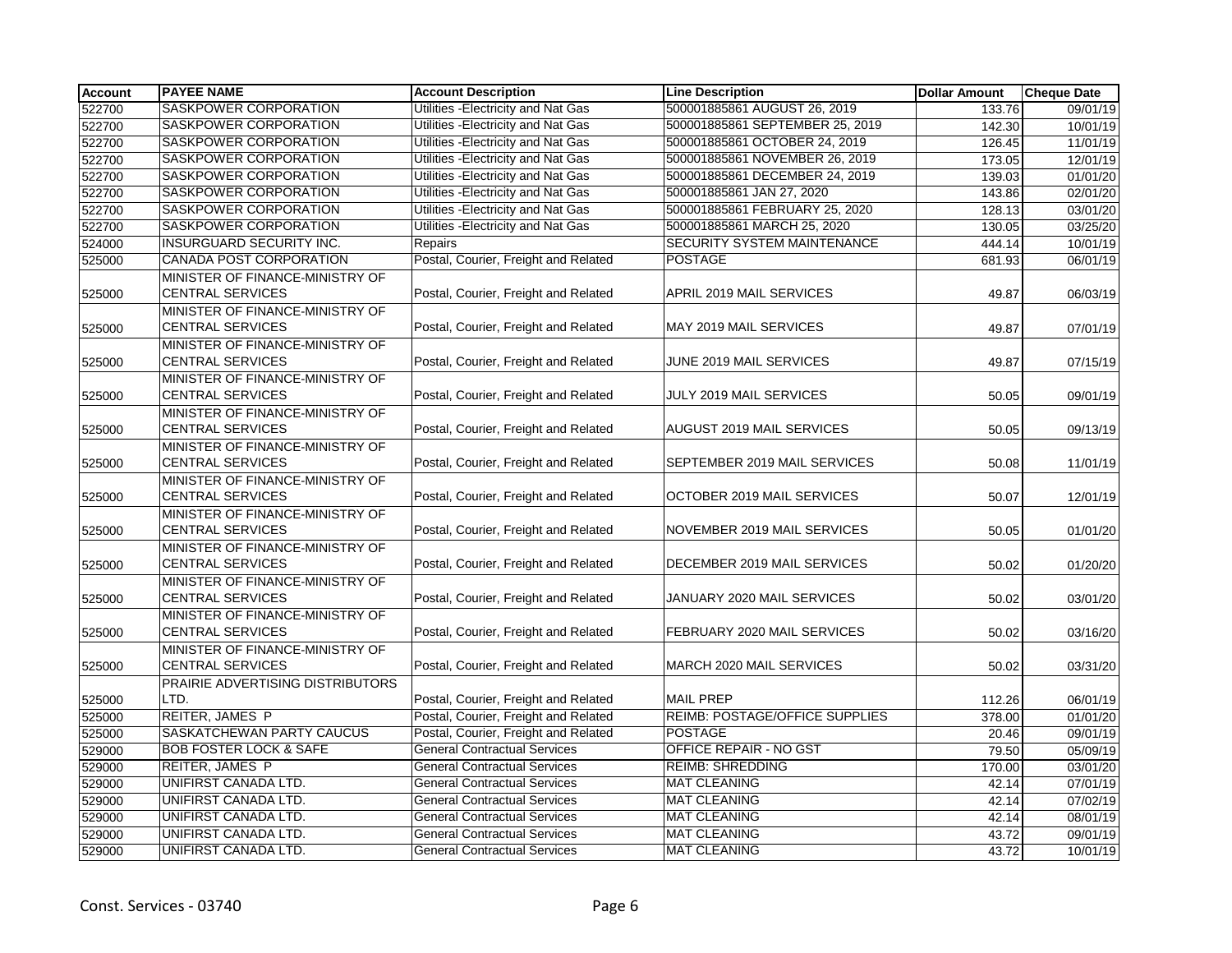| <b>Account</b> | <b>PAYEE NAME</b>                    | <b>Account Description</b>          | <b>Line Description</b>     | <b>Dollar Amount</b> | <b>Cheque Date</b> |
|----------------|--------------------------------------|-------------------------------------|-----------------------------|----------------------|--------------------|
| 529000         | UNIFIRST CANADA LTD.                 | <b>General Contractual Services</b> | <b>MAT CLEANING</b>         | 43.72                | 11/19/19           |
| 529000         | UNIFIRST CANADA LTD.                 | <b>General Contractual Services</b> | <b>MAT CLEANING</b>         | 43.72                | 01/01/20           |
| 529000         | <b>UNIFIRST CANADA LTD.</b>          | <b>General Contractual Services</b> | <b>MAT CLEANING</b>         | 43.72                | 01/14/20           |
| 529000         | UNIFIRST CANADA LTD.                 | General Contractual Services        | <b>MAT CLEANING</b>         | 45.53                | 03/01/20           |
| 529000         | UNIFIRST CANADA LTD.                 | <b>General Contractual Services</b> | <b>MAT CLEANING</b>         | 46.23                | 03/10/20           |
| 530300         | MARU GROUP CANADA INC.               | Primary Research/Focus group        | Ad Hoc Research             | 632.98               | 05/01/19           |
| 530300         | MARU GROUP CANADA INC.               | Primary Research/Focus group        | Ad Hoc Research             | 632.98               | 08/01/19           |
| 530300         | MARU GROUP CANADA INC.               | Primary Research/Focus group        | AD HOC RESEARCH             | 661.11               | 11/01/19           |
| 530300         | MARU GROUP CANADA INC.               | Primary Research/Focus group        | Ad Hoc Research             | 661.11               | 03/01/20           |
| 530500         | <b>COURAGEOUS K9</b>                 | Media Placement                     | <b>ADVERTISING - NO GST</b> | 279.00               | 08/01/19           |
| 530500         | <b>GOLDEN WEST BROADCASTING LTD.</b> | Media Placement                     | ADVERTISING - NO GST        | 760.00               | 06/01/19           |
| 530500         | <b>GOLDEN WEST BROADCASTING LTD.</b> | Media Placement                     | <b>ADVERTISING - NO GST</b> | 380.00               | 06/01/19           |
| 530500         | GOLDEN WEST BROADCASTING LTD.        | <b>Media Placement</b>              | <b>ADVERTISING - NO GST</b> | 380.00               | 06/01/19           |
| 530500         | GOLDEN WEST BROADCASTING LTD.        | Media Placement                     | <b>ADVERTISING</b>          | 199.00               | 01/01/20           |
| 530500         | GOLDEN WEST BROADCASTING LTD.        | Media Placement                     | <b>ADVERTISING</b>          | 99.50                | 01/01/20           |
| 530500         | GOLDEN WEST BROADCASTING LTD.        | Media Placement                     | <b>ADVERTISING</b>          | 99.50                | 01/01/20           |
| 530500         | GOLDEN WEST BROADCASTING LTD.        | Media Placement                     | <b>ADVERTISING</b>          | 550.00               | 01/01/20           |
| 530500         | GOLDEN WEST BROADCASTING LTD.        | Media Placement                     | <b>ADVERTISING</b>          | 550.00               | 01/01/20           |
| 530500         | <b>INDEPENDENT PRINTERS LTD.</b>     | Media Placement                     | <b>ADVERTISING</b>          | 35.28                | 04/04/19           |
| 530500         | <b>INDEPENDENT PRINTERS LTD.</b>     | Media Placement                     | <b>ADVERTISING</b>          | 35.28                | 04/11/19           |
| 530500         | <b>INDEPENDENT PRINTERS LTD.</b>     | Media Placement                     | <b>ADVERTISING</b>          | 35.28                | 05/01/19           |
| 530500         | INDEPENDENT PRINTERS LTD.            | Media Placement                     | <b>ADVERTISING</b>          | 35.28                | 05/01/19           |
| 530500         | <b>INDEPENDENT PRINTERS LTD.</b>     | Media Placement                     | <b>ADVERTISING</b>          | 35.28                | 05/02/19           |
| 530500         | <b>INDEPENDENT PRINTERS LTD.</b>     | Media Placement                     | <b>ADVERTISING</b>          | 35.28                | 05/09/19           |
| 530500         | <b>INDEPENDENT PRINTERS LTD.</b>     | Media Placement                     | <b>ADVERTISING</b>          | 35.28                | 05/16/19           |
| 530500         | <b>INDEPENDENT PRINTERS LTD.</b>     | Media Placement                     | <b>ADVERTISING</b>          | 35.28                | 06/01/19           |
| 530500         | <b>INDEPENDENT PRINTERS LTD.</b>     | Media Placement                     | <b>ADVERTISING</b>          | 25.00                | 06/01/19           |
| 530500         | <b>INDEPENDENT PRINTERS LTD.</b>     | Media Placement                     | <b>ADVERTISING</b>          | 35.28                | 06/01/19           |
| 530500         | <b>INDEPENDENT PRINTERS LTD.</b>     | Media Placement                     | <b>ADVERTISING</b>          | 35.28                | 06/06/19           |
| 530500         | <b>INDEPENDENT PRINTERS LTD.</b>     | Media Placement                     | <b>ADVERTISING</b>          | 35.28                | 06/13/19           |
| 530500         | <b>INDEPENDENT PRINTERS LTD.</b>     | <b>Media Placement</b>              | <b>ADVERTISING</b>          | 25.00                | 06/20/19           |
| 530500         | <b>INDEPENDENT PRINTERS LTD.</b>     | Media Placement                     | <b>ADVERTISING</b>          | 35.28                | 06/20/19           |
| 530500         | <b>INDEPENDENT PRINTERS LTD.</b>     | Media Placement                     | <b>ADVERTISING</b>          | 35.28                | 07/01/19           |
| 530500         | <b>INDEPENDENT PRINTERS LTD.</b>     | Media Placement                     | <b>ADVERTISING</b>          | 35.28                | 07/04/19           |
| 530500         | <b>INDEPENDENT PRINTERS LTD.</b>     | Media Placement                     | <b>ADVERTISING</b>          | 35.28                | 08/01/19           |
| 530500         | <b>INDEPENDENT PRINTERS LTD.</b>     | Media Placement                     | <b>ADVERTISING</b>          | 35.28                | 08/08/19           |
| 530500         | <b>INDEPENDENT PRINTERS LTD.</b>     | Media Placement                     | <b>ADVERTISING</b>          | 35.28                | 08/15/19           |
| 530500         | <b>INDEPENDENT PRINTERS LTD.</b>     | Media Placement                     | <b>ADVERTISING</b>          | 35.28                | 08/22/19           |
| 530500         | <b>INDEPENDENT PRINTERS LTD.</b>     | <b>Media Placement</b>              | <b>ADVERTISING</b>          | 35.28                | 09/01/19           |
| 530500         | <b>INDEPENDENT PRINTERS LTD.</b>     | Media Placement                     | <b>ADVERTISING</b>          | 35.28                | 09/05/19           |
| 530500         | <b>INDEPENDENT PRINTERS LTD.</b>     | Media Placement                     | <b>ADVERTISING</b>          | 50.00                | 09/12/19           |
| 530500         | <b>INDEPENDENT PRINTERS LTD.</b>     | Media Placement                     | <b>ADVERTISING</b>          | 35.28                | 09/12/19           |
| 530500         | INDEPENDENT PRINTERS LTD.            | Media Placement                     | <b>ADVERTISING</b>          | 35.28                | 09/19/19           |
| 530500         | <b>INDEPENDENT PRINTERS LTD.</b>     | Media Placement                     | <b>ADVERTISING</b>          | 35.28                | 10/01/19           |
| 530500         | <b>INDEPENDENT PRINTERS LTD.</b>     | Media Placement                     | <b>ADVERTISING</b>          | 35.28                | 10/03/19           |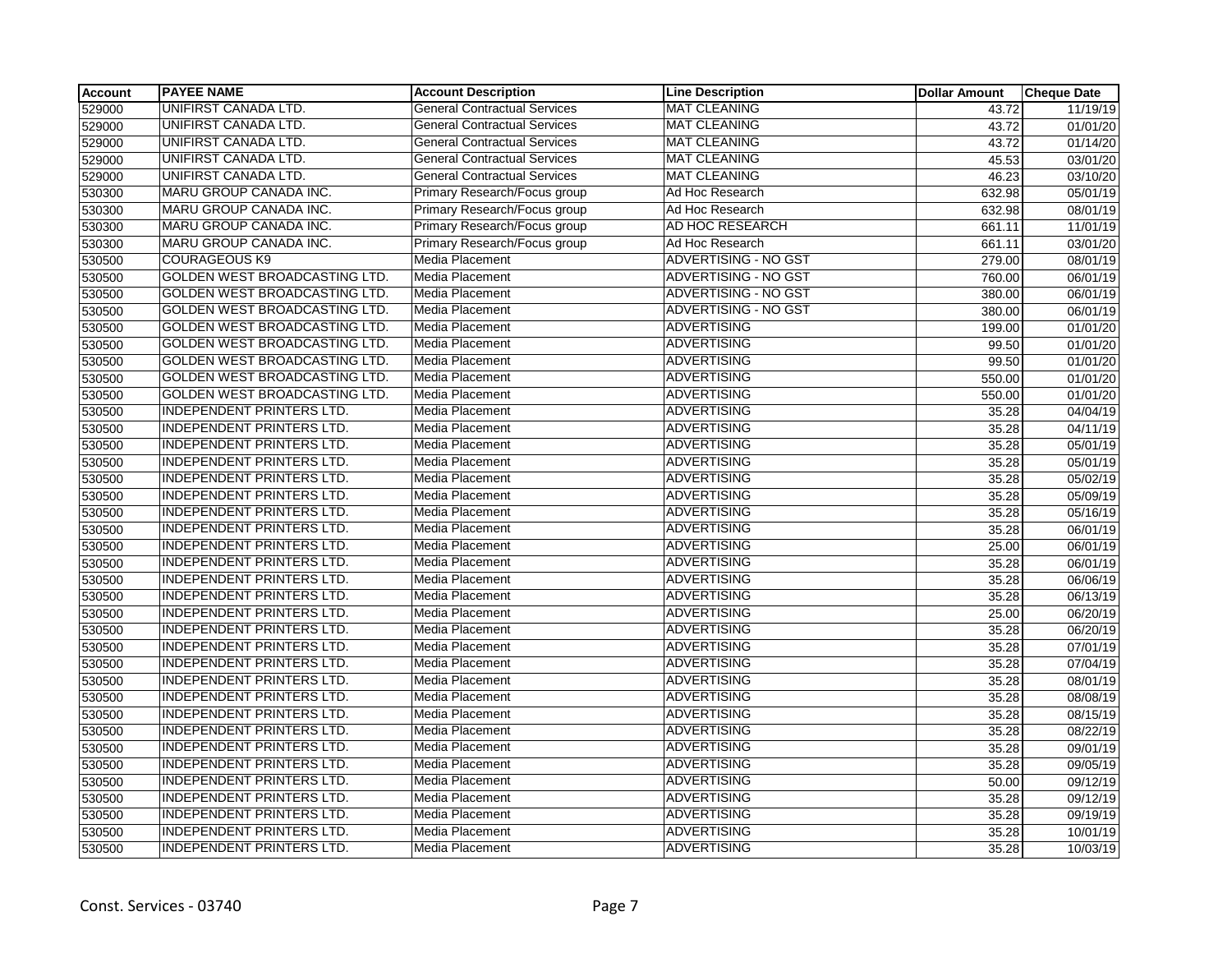| <b>Account</b> | <b>PAYEE NAME</b>                | <b>Account Description</b> | <b>Line Description</b>     | <b>Dollar Amount</b> | <b>Cheque Date</b> |
|----------------|----------------------------------|----------------------------|-----------------------------|----------------------|--------------------|
| 530500         | <b>INDEPENDENT PRINTERS LTD.</b> | Media Placement            | ADVERTISING                 | 35.28                | 10/10/19           |
| 530500         | <b>INDEPENDENT PRINTERS LTD.</b> | Media Placement            | <b>ADVERTISING</b>          | 35.28                | 11/01/19           |
| 530500         | <b>INDEPENDENT PRINTERS LTD.</b> | Media Placement            | <b>ADVERTISING</b>          | 35.28                | 11/01/19           |
| 530500         | <b>INDEPENDENT PRINTERS LTD.</b> | Media Placement            | ADVERTISING                 | 35.28                | 11/01/19           |
| 530500         | <b>INDEPENDENT PRINTERS LTD.</b> | Media Placement            | <b>ADVERTISING</b>          | 35.28                | 11/07/19           |
| 530500         | INDEPENDENT PRINTERS LTD.        | <b>Media Placement</b>     | <b>ADVERTISING</b>          | 35.28                | 11/14/19           |
| 530500         | <b>INDEPENDENT PRINTERS LTD.</b> | Media Placement            | <b>ADVERTISING</b>          | 35.28                | 11/21/19           |
| 530500         | <b>INDEPENDENT PRINTERS LTD.</b> | <b>Media Placement</b>     | <b>ADVERTISING</b>          | 35.28                | 12/01/19           |
| 530500         | <b>INDEPENDENT PRINTERS LTD.</b> | <b>Media Placement</b>     | <b>ADVERTISING</b>          | 35.28                | 12/05/19           |
| 530500         | <b>INDEPENDENT PRINTERS LTD.</b> | Media Placement            | <b>ADVERTISING</b>          | 35.28                | 01/01/20           |
| 530500         | <b>INDEPENDENT PRINTERS LTD.</b> | Media Placement            | ADVERTISING - NO GST        | 94.50                | 01/01/20           |
| 530500         | <b>INDEPENDENT PRINTERS LTD.</b> | Media Placement            | <b>ADVERTISING</b>          | 35.28                | 01/01/20           |
| 530500         | <b>INDEPENDENT PRINTERS LTD.</b> | Media Placement            | <b>ADVERTISING</b>          | 47.25                | 01/02/20           |
| 530500         | INDEPENDENT PRINTERS LTD.        | <b>Media Placement</b>     | <b>ADVERTISING</b>          | 35.28                | 01/02/20           |
| 530500         | <b>INDEPENDENT PRINTERS LTD.</b> | <b>Media Placement</b>     | ADVERTISING                 | 35.28                | 01/09/20           |
| 530500         | <b>INDEPENDENT PRINTERS LTD.</b> | Media Placement            | <b>ADVERTISING</b>          | 35.28                | 01/16/20           |
| 530500         | <b>INDEPENDENT PRINTERS LTD.</b> | Media Placement            | ADVERTISING - NO GST        | 35.28                | 02/01/20           |
| 530500         | <b>INDEPENDENT PRINTERS LTD.</b> | Media Placement            | <b>ADVERTISING</b>          | 35.28                | 02/01/20           |
| 530500         | <b>INDEPENDENT PRINTERS LTD.</b> | Media Placement            | <b>ADVERTISING</b>          | 35.28                | 02/06/20           |
| 530500         | <b>INDEPENDENT PRINTERS LTD.</b> | <b>Media Placement</b>     | <b>ADVERTISING</b>          | 35.28                | 02/13/20           |
| 530500         | <b>INDEPENDENT PRINTERS LTD.</b> | Media Placement            | <b>ADVERTISING</b>          | 35.28                | 03/01/20           |
| 530500         | INDEPENDENT PRINTERS LTD.        | <b>Media Placement</b>     | <b>ADVERTISING</b>          | 35.28                | 03/01/20           |
| 530500         | <b>INDEPENDENT PRINTERS LTD.</b> | <b>Media Placement</b>     | <b>ADVERTISING</b>          | 35.28                | 03/05/20           |
| 530500         | <b>INDEPENDENT PRINTERS LTD.</b> | Media Placement            | <b>ADVERTISING</b>          | 35.28                | 03/12/20           |
| 530500         | <b>INDEPENDENT PRINTERS LTD.</b> | Media Placement            | <b>ADVERTISING - NO GST</b> | 63.00                | 03/19/20           |
| 530500         | <b>INDEPENDENT PRINTERS LTD.</b> | <b>Media Placement</b>     | <b>ADVERTISING</b>          | 35.28                | 03/19/20           |
| 530500         | <b>INDEPENDENT PRINTERS LTD.</b> | Media Placement            | <b>ADVERTISING</b>          | 35.28                | 03/26/20           |
| 530500         | JAMAC PUBLISHING LTD.            | Media Placement            | <b>ADVERTISING</b>          | 99.00                | 04/10/19           |
| 530500         | <b>JAMAC PUBLISHING LTD.</b>     | <b>Media Placement</b>     | <b>ADVERTISING</b>          | 128.72               | 05/01/19           |
| 530500         | JAMAC PUBLISHING LTD.            | Media Placement            | <b>ADVERTISING</b>          | 160.90               | 06/01/19           |
| 530500         | <b>JAMAC PUBLISHING LTD.</b>     | <b>Media Placement</b>     | <b>ADVERTISING</b>          | 35.00                | 06/05/19           |
| 530500         | JAMAC PUBLISHING LTD.            | Media Placement            | <b>ADVERTISING</b>          | 128.72               | 07/01/19           |
| 530500         | <b>JAMAC PUBLISHING LTD.</b>     | Media Placement            | <b>ADVERTISING</b>          | 96.54                | 08/01/19           |
| 530500         | JAMAC PUBLISHING LTD.            | Media Placement            | <b>ADVERTISING</b>          | 128.72               | 09/01/19           |
| 530500         | JAMAC PUBLISHING LTD.            | <b>Media Placement</b>     | <b>ADVERTISING</b>          | 128.72               | 10/01/19           |
| 530500         | JAMAC PUBLISHING LTD.            | <b>Media Placement</b>     | <b>ADVERTISING</b>          | 35.00                | 10/09/19           |
| 530500         | JAMAC PUBLISHING LTD.            | <b>Media Placement</b>     | <b>ADVERTISING</b>          | 160.90               | 11/01/19           |
| 530500         | <b>JAMAC PUBLISHING LTD.</b>     | Media Placement            | <b>ADVERTISING</b>          | 95.00                | 11/01/19           |
| 530500         | <b>JAMAC PUBLISHING LTD.</b>     | Media Placement            | <b>ADVERTISING</b>          | 128.72               | 12/01/19           |
| 530500         | JAMAC PUBLISHING LTD.            | <b>Media Placement</b>     | <b>ADVERTISING</b>          | 61.25                | 01/01/20           |
| 530500         | JAMAC PUBLISHING LTD.            | <b>Media Placement</b>     | ADVERTISING                 | 97.50                | 01/01/20           |
| 530500         | JAMAC PUBLISHING LTD.            | Media Placement            | <b>ADVERTISING</b>          | 128.72               | 01/01/20           |
| 530500         | JAMAC PUBLISHING LTD.            | <b>Media Placement</b>     | <b>ADVERTISING</b>          | 128.72               | 02/01/20           |
| 530500         | JAMAC PUBLISHING LTD.            | Media Placement            | <b>ADVERTISING</b>          | 128.72               | 03/01/20           |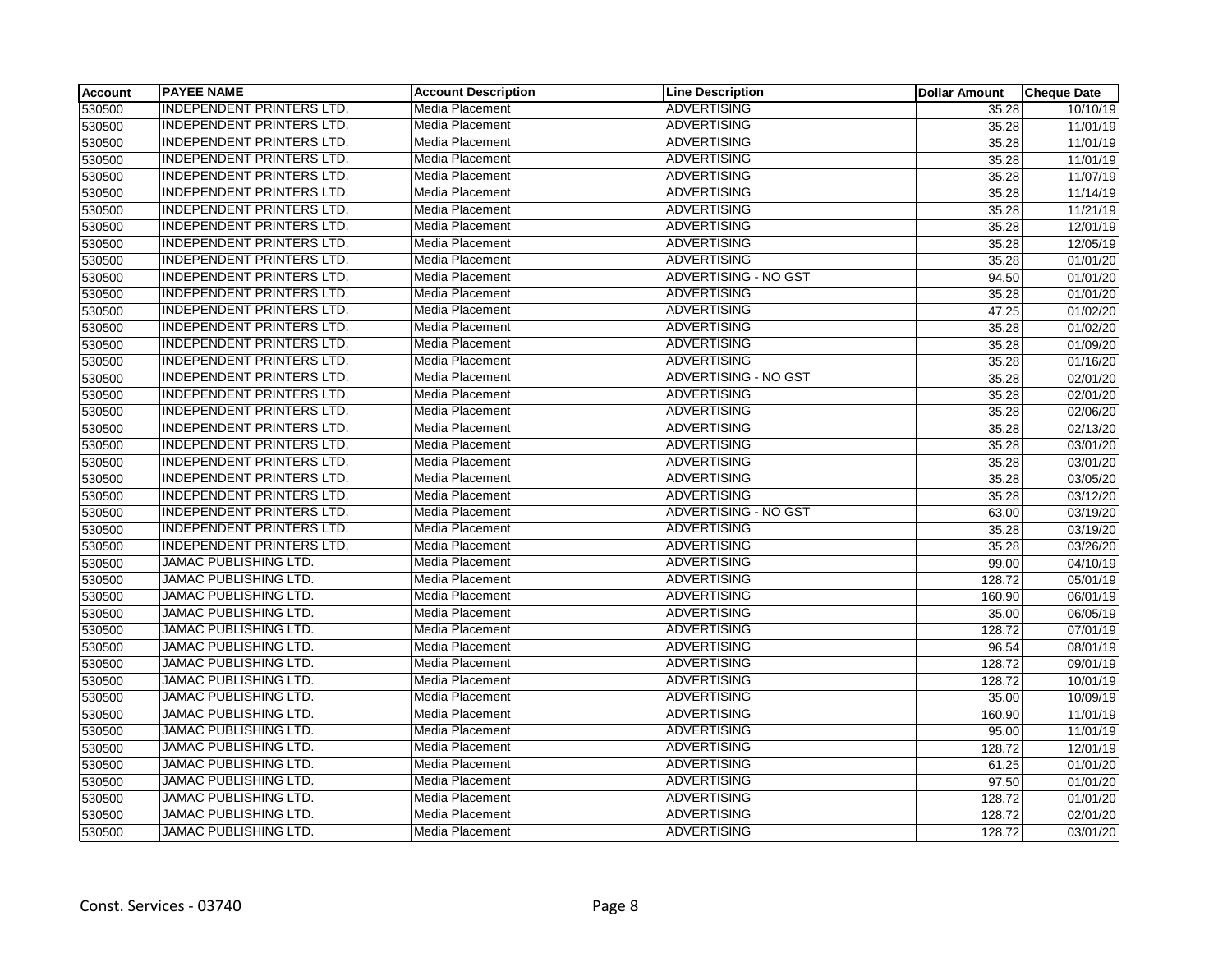| <b>Account</b> | <b>PAYEE NAME</b>                 | <b>Account Description</b> | <b>Line Description</b> | <b>Dollar Amount</b> | <b>Cheque Date</b> |
|----------------|-----------------------------------|----------------------------|-------------------------|----------------------|--------------------|
|                | <b>JENSEN PUBLISHING (CLARK'S</b> |                            |                         |                      |                    |
| 530500         | <b>CROSSING GAZETTE)</b>          | Media Placement            | <b>ADVERTISING</b>      | 38.00                | 05/01/19           |
| 530500         | <b>JENSON PUBLISHING</b>          | Media Placement            | <b>ADVERTISING</b>      | 38.00                | 04/04/19           |
| 530500         | JENSON PUBLISHING                 | Media Placement            | <b>ADVERTISING</b>      | 38.00                | 04/11/19           |
| 530500         | <b>JENSON PUBLISHING</b>          | Media Placement            | <b>ADVERTISING</b>      | 38.00                | 05/01/19           |
| 530500         | <b>JENSON PUBLISHING</b>          | Media Placement            | <b>ADVERTISING</b>      | 38.00                | 05/02/19           |
| 530500         | <b>JENSON PUBLISHING</b>          | Media Placement            | <b>ADVERTISING</b>      | 38.00                | 05/09/19           |
| 530500         | <b>JENSON PUBLISHING</b>          | Media Placement            | <b>ADVERTISING</b>      | 38.00                | 05/16/19           |
| 530500         | <b>JENSON PUBLISHING</b>          | <b>Media Placement</b>     | <b>ADVERTISING</b>      | 38.00                | 06/01/19           |
| 530500         | <b>JENSON PUBLISHING</b>          | Media Placement            | <b>ADVERTISING</b>      | 38.00                | 06/01/19           |
| 530500         | <b>JENSON PUBLISHING</b>          | Media Placement            | <b>ADVERTISING</b>      | 38.00                | 06/06/19           |
| 530500         | <b>JENSON PUBLISHING</b>          | Media Placement            | <b>ADVERTISING</b>      | 38.00                | 06/13/19           |
| 530500         | <b>JENSON PUBLISHING</b>          | Media Placement            | <b>ADVERTISING</b>      | 38.00                | 06/20/19           |
| 530500         | <b>JENSON PUBLISHING</b>          | Media Placement            | <b>ADVERTISING</b>      | 38.00                | 07/01/19           |
| 530500         | <b>JENSON PUBLISHING</b>          | <b>Media Placement</b>     | <b>ADVERTISING</b>      | 38.00                | 07/04/19           |
| 530500         | <b>JENSON PUBLISHING</b>          | Media Placement            | <b>ADVERTISING</b>      | 38.00                | 07/11/19           |
| 530500         | <b>JENSON PUBLISHING</b>          | <b>Media Placement</b>     | <b>ADVERTISING</b>      | 38.00                | 07/18/19           |
| 530500         | <b>JENSON PUBLISHING</b>          | Media Placement            | <b>ADVERTISING</b>      | 38.00                | 08/08/19           |
| 530500         | <b>JENSON PUBLISHING</b>          | Media Placement            | <b>ADVERTISING</b>      | 38.00                | 08/15/19           |
| 530500         | <b>JENSON PUBLISHING</b>          | <b>Media Placement</b>     | <b>ADVERTISING</b>      | 38.00                | 08/22/19           |
| 530500         | <b>JENSON PUBLISHING</b>          | Media Placement            | <b>ADVERTISING</b>      | 38.00                | 09/01/19           |
| 530500         | <b>JENSON PUBLISHING</b>          | Media Placement            | <b>ADVERTISING</b>      | 38.00                | 09/05/19           |
| 530500         | <b>JENSON PUBLISHING</b>          | Media Placement            | <b>ADVERTISING</b>      | 38.00                | 09/12/19           |
| 530500         | JENSON PUBLISHING                 | Media Placement            | <b>ADVERTISING</b>      | 38.00                | 09/19/19           |
| 530500         | <b>JENSON PUBLISHING</b>          | Media Placement            | <b>ADVERTISING</b>      | 38.00                | 10/01/19           |
| 530500         | <b>JENSON PUBLISHING</b>          | Media Placement            | <b>ADVERTISING</b>      | 38.00                | 10/03/19           |
| 530500         | <b>JENSON PUBLISHING</b>          | Media Placement            | <b>ADVERTISING</b>      | 38.00                | 10/10/19           |
| 530500         | <b>JENSON PUBLISHING</b>          | Media Placement            | <b>ADVERTISING</b>      | 38.00                | 11/01/19           |
| 530500         | <b>JENSON PUBLISHING</b>          | Media Placement            | <b>ADVERTISING</b>      | 38.00                | 11/01/19           |
| 530500         | <b>JENSON PUBLISHING</b>          | Media Placement            | <b>ADVERTISING</b>      | 38.00                | 11/01/19           |
| 530500         | <b>JENSON PUBLISHING</b>          | Media Placement            | <b>ADVERTISING</b>      | 38.00                | 11/07/19           |
| 530500         | <b>JENSON PUBLISHING</b>          | Media Placement            | <b>ADVERTISING</b>      | 38.00                | 11/14/19           |
| 530500         | <b>JENSON PUBLISHING</b>          | Media Placement            | <b>ADVERTISING</b>      | 38.00                | 11/21/19           |
| 530500         | <b>JENSON PUBLISHING</b>          | Media Placement            | <b>ADVERTISING</b>      | 38.00                | 12/01/19           |
| 530500         | <b>JENSON PUBLISHING</b>          | Media Placement            | <b>ADVERTISING</b>      | 38.00                | 12/05/19           |
| 530500         | <b>JENSON PUBLISHING</b>          | Media Placement            | <b>ADVERTISING</b>      | 134.10               | 01/01/20           |
| 530500         | <b>JENSON PUBLISHING</b>          | Media Placement            | <b>ADVERTISING</b>      | 25.00                | 01/01/20           |
| 530500         | <b>JENSON PUBLISHING</b>          | Media Placement            | <b>ADVERTISING</b>      | 38.00                | 01/01/20           |
| 530500         | <b>JENSON PUBLISHING</b>          | <b>Media Placement</b>     | <b>ADVERTISING</b>      | 38.00                | 01/01/20           |
| 530500         | <b>JENSON PUBLISHING</b>          | Media Placement            | <b>ADVERTISING</b>      | 38.00                | 01/09/20           |
| 530500         | <b>JENSON PUBLISHING</b>          | Media Placement            | <b>ADVERTISING</b>      | 38.00                | 01/16/20           |
| 530500         | <b>JENSON PUBLISHING</b>          | Media Placement            | <b>ADVERTISING</b>      | 38.00                | 01/23/20           |
| 530500         | <b>JENSON PUBLISHING</b>          | Media Placement            | <b>ADVERTISING</b>      | 38.00                | 02/01/20           |
| 530500         | <b>JENSON PUBLISHING</b>          | Media Placement            | <b>ADVERTISING</b>      | 38.00                | 02/03/20           |
| 530500         | JENSON PUBLISHING                 | Media Placement            | <b>ADVERTISING</b>      | 38.00                | 02/13/20           |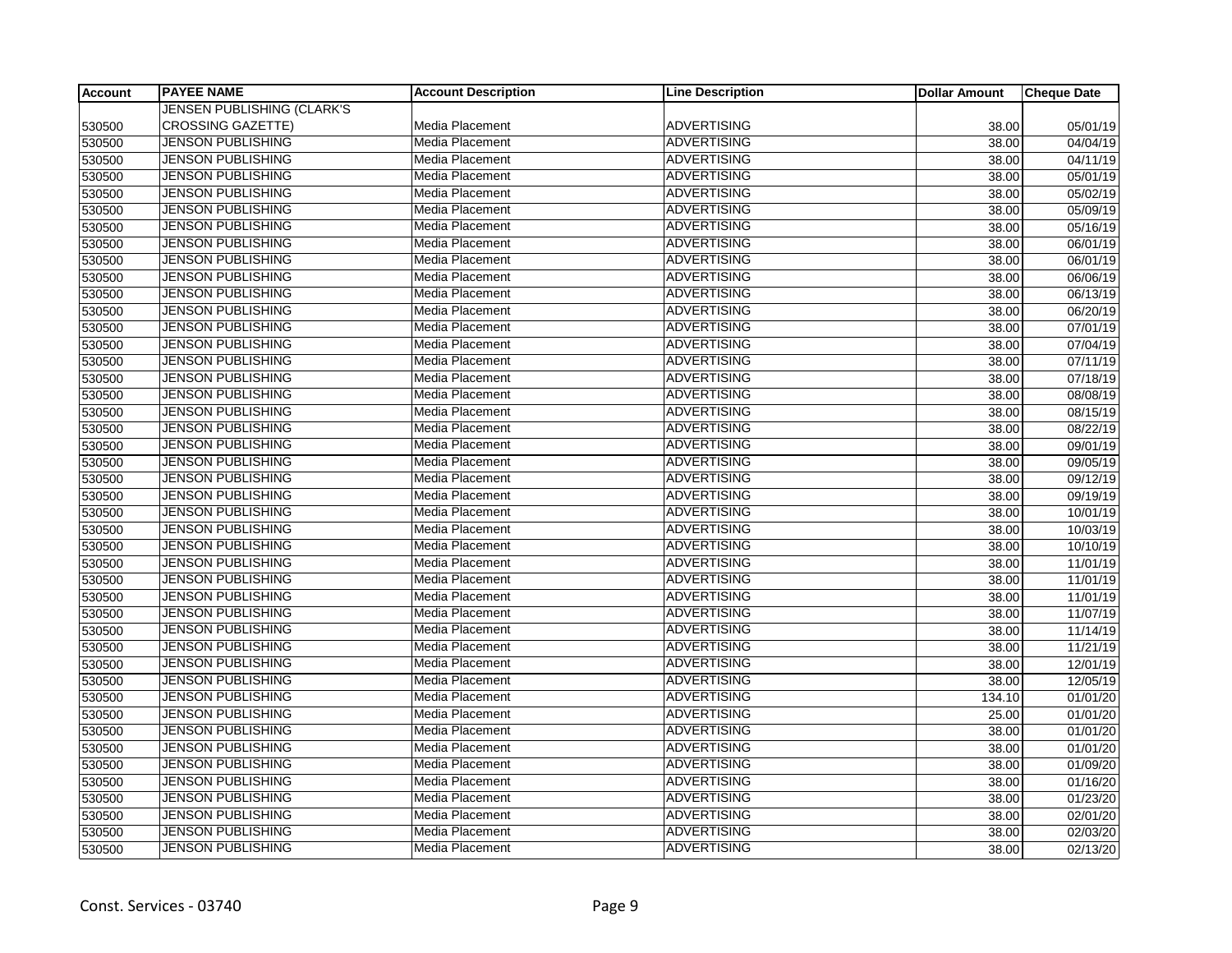| <b>Account</b> | <b>PAYEE NAME</b>               | <b>Account Description</b> | <b>Line Description</b>     | <b>Dollar Amount</b> | <b>Cheque Date</b>    |
|----------------|---------------------------------|----------------------------|-----------------------------|----------------------|-----------------------|
| 530500         | <b>JENSON PUBLISHING</b>        | Media Placement            | <b>ADVERTISING</b>          | 38.00                | 03/01/20              |
| 530500         | <b>JENSON PUBLISHING</b>        | Media Placement            | <b>ADVERTISING</b>          | 38.00                | 03/01/20              |
| 530500         | JENSON PUBLISHING               | Media Placement            | <b>ADVERTISING</b>          | 38.00                | 03/05/20              |
| 530500         | <b>JENSON PUBLISHING</b>        | Media Placement            | <b>ADVERTISING</b>          | 38.00                | $\overline{03/1}2/20$ |
| 530500         | <b>JENSON PUBLISHING</b>        | Media Placement            | <b>ADVERTISING</b>          | 38.00                | 03/19/20              |
| 530500         | <b>JENSON PUBLISHING</b>        | Media Placement            | <b>ADVERTISING</b>          | 38.00                | 03/26/20              |
| 530500         | <b>KYLE TIMES</b>               | Media Placement            | <b>ADVERTISING</b>          | 587.20               | 08/01/19              |
| 530500         | <b>KYLE TIMES</b>               | Media Placement            | <b>ADVERTISING</b>          | 879.50               | 02/03/20              |
| 530500         | LUCKY LAKE KINETTE CLUB         | Media Placement            | <b>ADVERTISING</b>          | 45.00                | 10/11/19              |
| 530500         | <b>MEDICINE HAT NEWS</b>        | Media Placement            | <b>ADVERTISING</b>          | 310.00               | 05/01/19              |
| 530500         | <b>MEDICINE HAT NEWS</b>        | Media Placement            | <b>ADVERTISING</b>          | 387.50               | 07/01/19              |
| 530500         | <b>MEDICINE HAT NEWS</b>        | Media Placement            | <b>ADVERTISING</b>          | 310.00               | 10/01/19              |
| 530500         | <b>MEDICINE HAT NEWS</b>        | Media Placement            | <b>ADVERTISING</b>          | 384.00               | 01/01/20              |
| 530500         | <b>MEDICINE HAT NEWS</b>        | Media Placement            | <b>ADVERTISING</b>          | 124.00               | 01/01/20              |
| 530500         | <b>MEDICINE HAT NEWS</b>        | Media Placement            | <b>ADVERTISING</b>          | 320.00               | 03/01/20              |
| 530500         | PNG PRAIRIE NEWSPAPER GROUP     | Media Placement            | <b>ADVERTISING</b>          | 102.00               | 04/01/19              |
| 530500         | PNG PRAIRIE NEWSPAPER GROUP     | Media Placement            | <b>ADVERTISING</b>          | 76.50                | 05/01/19              |
| 530500         | PNG PRAIRIE NEWSPAPER GROUP     | Media Placement            | <b>ADVERTISING</b>          | 127.50               | 06/01/19              |
| 530500         | PNG PRAIRIE NEWSPAPER GROUP     | Media Placement            | <b>ADVERTISING</b>          | 102.00               | 07/01/19              |
| 530500         | PNG PRAIRIE NEWSPAPER GROUP     | Media Placement            | <b>ADVERTISING</b>          | 102.00               | 08/01/19              |
| 530500         | PNG PRAIRIE NEWSPAPER GROUP     | Media Placement            | <b>ADVERTISING</b>          | 76.50                | 09/01/19              |
| 530500         | PNG PRAIRIE NEWSPAPER GROUP     | Media Placement            | <b>ADVERTISING</b>          | 102.00               | 10/01/19              |
| 530500         | PNG PRAIRIE NEWSPAPER GROUP     | Media Placement            | <b>ADVERTISING</b>          | 102.00               | 11/01/19              |
| 530500         | PNG PRAIRIE NEWSPAPER GROUP     | Media Placement            | <b>ADVERTISING</b>          | 132.00               | 12/01/19              |
| 530500         | PNG PRAIRIE NEWSPAPER GROUP     | Media Placement            | <b>ADVERTISING</b>          | 162.50               | 01/01/20              |
| 530500         | PNG PRAIRIE NEWSPAPER GROUP     | Media Placement            | <b>ADVERTISING</b>          | 25.50                | 01/01/20              |
| 530500         | PNG PRAIRIE NEWSPAPER GROUP     | Media Placement            | <b>ADVERTISING</b>          | 102.00               | 02/01/20              |
| 530500         | PNG PRAIRIE NEWSPAPER GROUP     | Media Placement            | <b>ADVERTISING</b>          | 102.00               | 03/01/20              |
| 530500         | PNG PRAIRIE NEWSPAPER GROUP     | Media Placement            | <b>ADVERTISING</b>          | 102.00               | 03/31/20              |
| 530500         | PRAIRIE WEST HISTORICAL SOCIETY | Media Placement            | <b>ADVERTISING</b>          | 300.00               | 12/01/19              |
| 530500         | <b>RM REVIEW</b>                | Media Placement            | ADVERTISING - NO GST        | 45.00                | 11/05/19              |
| 530500         | <b>RM REVIEW</b>                | Media Placement            | ADVERTISING - NO GST        | 145.00               | $\overline{01/01/20}$ |
| 530500         | <b>RM REVIEW</b>                | Media Placement            | <b>ADVERTISING</b>          | 45.00                | 01/14/20              |
| 530500         | ROSETOWN PUBLISHING CO. LTD.    | Media Placement            | <b>ADVERTISING - NO GST</b> | 149.00               | 04/09/19              |
| 530500         | ROSETOWN PUBLISHING CO. LTD.    | Media Placement            | <b>ADVERTISING</b>          | 200.40               | 05/01/19              |
| 530500         | ROSETOWN PUBLISHING CO. LTD.    | Media Placement            | <b>ADVERTISING</b>          | 160.32               | 06/01/19              |
| 530500         | ROSETOWN PUBLISHING CO. LTD.    | Media Placement            | ADVERTISING - NO GST        | 35.00                | 06/13/19              |
| 530500         | ROSETOWN PUBLISHING CO. LTD.    | Media Placement            | <b>ADVERTISING</b>          | 160.32               | 07/01/19              |
| 530500         | ROSETOWN PUBLISHING CO. LTD.    | Media Placement            | <b>ADVERTISING</b>          | 200.40               | 08/01/19              |
| 530500         | ROSETOWN PUBLISHING CO. LTD.    | Media Placement            | <b>ADVERTISING</b>          | 160.32               | 09/01/19              |
| 530500         | ROSETOWN PUBLISHING CO. LTD.    | Media Placement            | <b>ADVERTISING</b>          | 200.40               | 10/01/19              |
| 530500         | ROSETOWN PUBLISHING CO. LTD.    | Media Placement            | <b>ADVERTISING - NO GST</b> | 35.00                | 10/07/19              |
| 530500         | ROSETOWN PUBLISHING CO. LTD.    | Media Placement            | <b>ADVERTISING</b>          | 145.00               | 11/01/19              |
| 530500         | ROSETOWN PUBLISHING CO. LTD.    | Media Placement            | <b>ADVERTISING</b>          | 160.32               | 11/01/19              |
| 530500         | ROSETOWN PUBLISHING CO. LTD.    | Media Placement            | <b>ADVERTISING</b>          | 160.32               | 12/01/19              |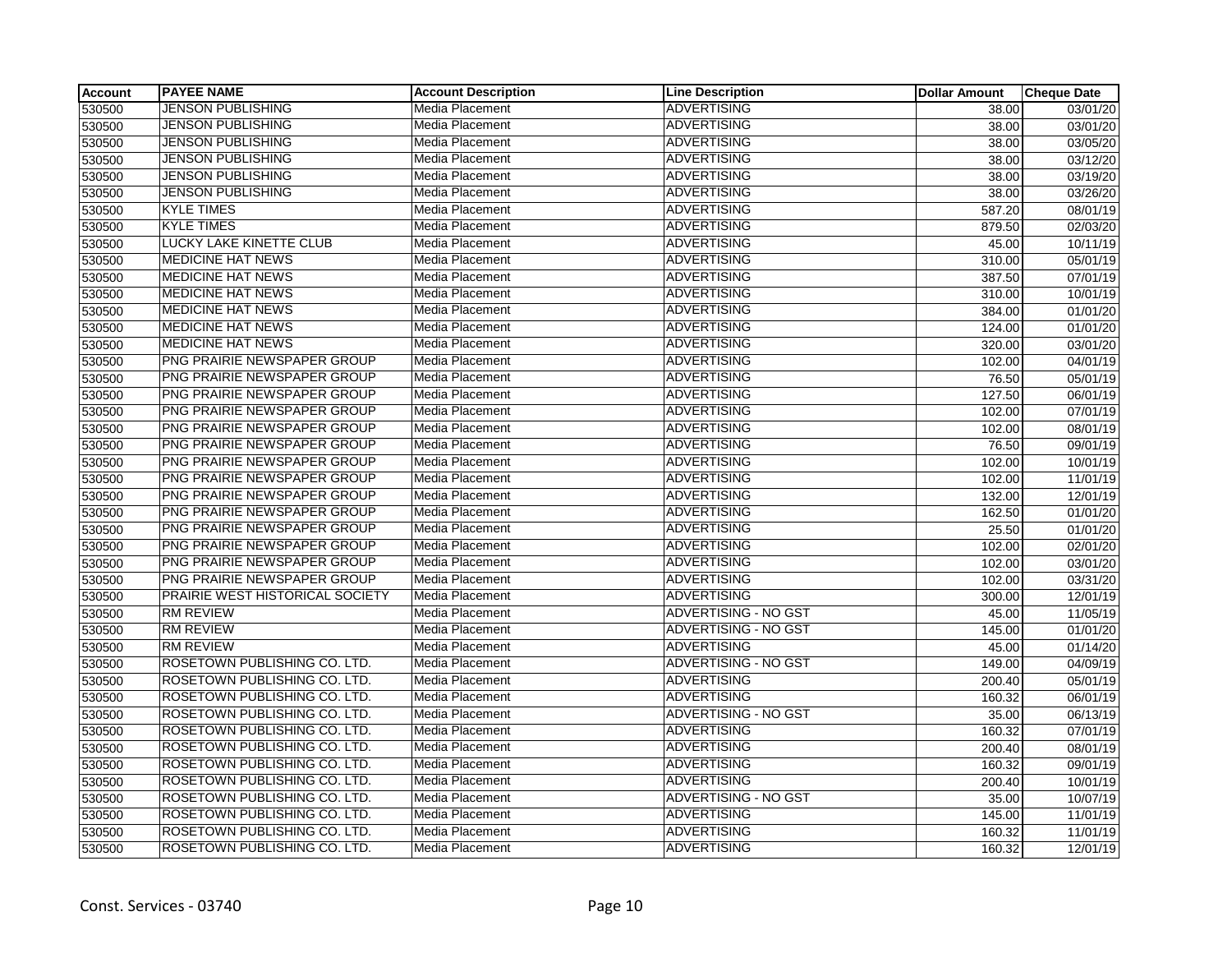| <b>Account</b> | <b>PAYEE NAME</b>                     | <b>Account Description</b>                                        | <b>Line Description</b>                         | <b>Dollar Amount</b> | <b>Cheque Date</b> |
|----------------|---------------------------------------|-------------------------------------------------------------------|-------------------------------------------------|----------------------|--------------------|
| 530500         | <b>ROSETOWN PUBLISHING CO. LTD.</b>   | Media Placement                                                   | <b>ADVERTISING</b>                              | 160.32               | 01/01/20           |
| 530500         | <b>ROSETOWN PUBLISHING CO. LTD.</b>   | Media Placement                                                   | <b>ADVERTISING</b>                              | 132.00               | 01/01/20           |
| 530500         | <b>ROSETOWN PUBLISHING CO. LTD.</b>   | Media Placement                                                   | <b>ADVERTISING</b>                              | 86.00                | 01/06/20           |
| 530500         | ROSETOWN PUBLISHING CO. LTD.          | Media Placement                                                   | <b>ADVERTISING</b>                              | 160.32               | 02/01/20           |
| 530500         | <b>ROSETOWN PUBLISHING CO. LTD.</b>   | Media Placement                                                   | <b>ADVERTISING</b>                              | 160.32               | 03/01/20           |
| 530500         | ROSETOWN PUBLISHING CO. LTD.          | Media Placement                                                   | <b>ADVERTISING</b>                              | 200.40               | 03/30/20           |
| 530500         | ROSETOWN PUBLISHING CO. LTD.          | <b>Media Placement</b>                                            | <b>ADVERTISING</b>                              | 149.00               | 03/30/20           |
| 530500         | ROSETOWN, TOWN OF                     | Media Placement                                                   | <b>ADVERTISING</b>                              | 140.00               | 06/01/19           |
| 530500         | <b>SOS CHILDREN'S SAFETY MAGAZINE</b> | Media Placement                                                   | ADVERTISING-NO GST JIM REITER, MLA              | 349.00               | 01/01/20           |
| 530800         | <b>WESTERN LITHO PRINTERS LTD.</b>    | Publications                                                      | <b>NEWSLETTERS</b>                              | 798.64               | 07/01/19           |
| 530900         | <b>SIGNATURE GRAPHICS</b>             | <b>Promotional Items</b>                                          | <b>CHRISTMAS CARDS</b>                          | 386.46               | 01/01/20           |
| 543201         | <b>CONEXUS ARTS CENTRE</b>            | Deputy Minister/Ministry Head Business<br>Expenses - Refreshments | STUDENT DRINKS - JIM REITER, MLA                | 20.00                | 07/01/19           |
|                |                                       |                                                                   | SUBSCRIPTION RENEWAL J. REITER,                 |                      |                    |
| 550102         | JAMAC PUBLISHING LTD.                 | Letterhead, Envelopes, Business Cards, etc. MLA                   |                                                 | 27.00                | 12/01/19           |
| 550200         | <b>JENSON PUBLISHING</b>              | Books, Mags and Ref Materials                                     | <b>SUBSCRIPTION</b>                             | 122.00               | $\frac{09}{01/19}$ |
| 550200         | <b>KYLE TIMES</b>                     | Books, Mags and Ref Materials                                     | <b>SUBSCRIPTION</b>                             | 78.75                | 08/01/19           |
| 550200         | <b>KYLE TIMES</b>                     | Books, Mags and Ref Materials                                     | SUBSCRIPTION, JIM REITER, MLA                   | 77.14                | 01/07/20           |
| 550200         | <b>OUTLOOK PRINTERS</b>               | Books, Mags and Ref Materials                                     | 306-882-4105 SUBSCRIPTION - NO GST              | 40.00                | 03/01/20           |
| 550200         | <b>ROSETOWN EAGLE</b>                 | Books, Mags and Ref Materials                                     | SUBSCRIPTION - NO GST JIM REITER,<br><b>MLA</b> | 28.50                | 01/24/20           |
| 550200         | WESTERN PRODUCER                      | Books, Mags and Ref Materials                                     | SUBSCRIPTION - NO GST J. REITER,<br><b>MLA</b>  | 92.38                | 12/01/19           |
| 555000         | <b>KELLETT ENTERPRISES LTD.</b>       | <b>Other Material and Supplies</b>                                | <b>OFFICE SUPPLIES</b>                          | 6.00                 | 06/01/19           |
| 555000         | <b>KELLETT ENTERPRISES LTD.</b>       | <b>Other Material and Supplies</b>                                | OFFICE SUPPLIES                                 | 12.00                | 11/01/19           |
| 555000         | <b>REITER, JAMES P</b>                | <b>Other Material and Supplies</b>                                | <b>REIMB: OFFICE SUPPLIES</b>                   | 24.40                | 01/01/20           |
| 555000         | <b>REITER, JAMES P</b>                | Other Material and Supplies                                       | <b>REIMB: OFFICE SUPPLIES</b>                   | 11.08                | 02/18/20           |
| 555000         | <b>REITER, JAMES P</b>                | Other Material and Supplies                                       | <b>REIMB: OFFICE SUPPLIES</b>                   | 11.08                | 03/02/20           |
| 555000         | ROSETOWN PUBLISHING CO. LTD.          | <b>Other Material and Supplies</b>                                | OFFICE SUPPLIES                                 | 10.00                | 01/01/20           |
| 555000         | <b>ROSETOWN PUBLISHING CO. LTD.</b>   | <b>Other Material and Supplies</b>                                | <b>OFFICE SUPPLIES</b>                          | 50.02                | 03/01/20           |
| 564600         | <b>REITER, JAMES P</b>                | Computer Software - Exp                                           | REIMB: OFFICE 365 HOME                          | 120.99               | 09/01/19           |
| 565200         | <b>KELLETT ENTERPRISES LTD.</b>       | Office Furniture and Equipment - Exp                              | <b>WATER COOLER</b>                             | 265.00               | 06/01/19           |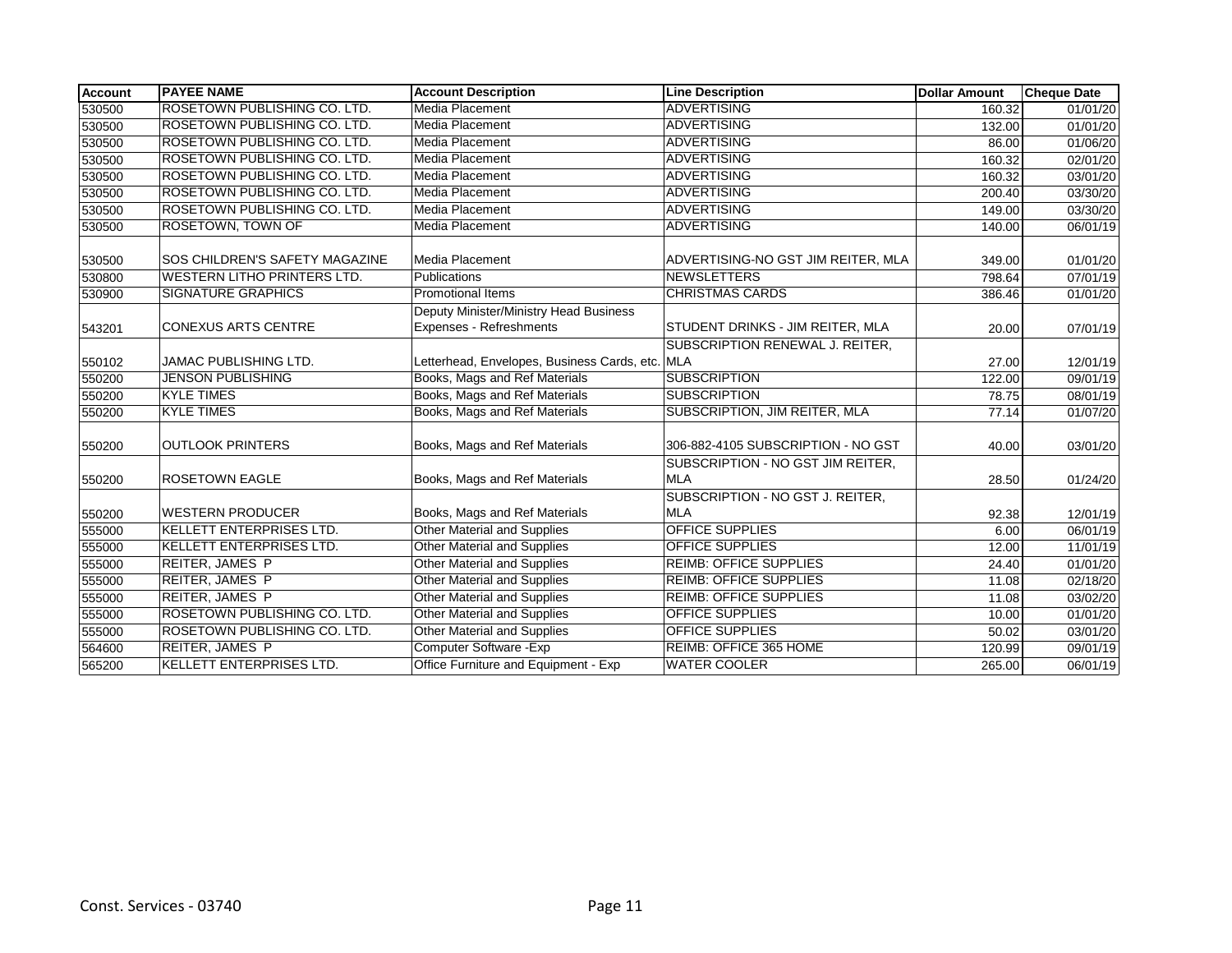Const. Asst - 03740 Page 12

## **LEGISLATIVE ASSEMBLY OF SASKATCHEWAN MEMBERS' ACCOUNTABILITY AND DISCLOSURE REPORT For the fiscal year ending March 31, 2020**

#### **DIRECTIVE #6 - CONSTITUENCY ASSISTANT EXPENSES**

| 2019-2020 TOTAL: | \$52,586.82 |
|------------------|-------------|
|------------------|-------------|

| PARRY, KATHIE E.<br>Out-of-Scope Permanent<br>513000<br>04/03/19<br>0.00<br>PARRY, KATHIE E.<br>Out-of-Scope Permanent<br>1,914.99<br>513000<br>04/16/19<br>PARRY, KATHIE E.<br>Out-of-Scope Permanent<br>1,914.99<br>05/01/19<br>513000<br>Out-of-Scope Permanent<br>PARRY, KATHIE E.<br>513000<br>957.50<br>06/26/19<br>PARRY, KATHIE E.<br>Out-of-Scope Permanent<br>513000<br>1,914.99<br>07/10/19<br>PARRY, KATHIE E.<br>Out-of-Scope Permanent<br>1,914.99<br>07/24/19<br>513000<br>Out-of-Scope Permanent<br>PARRY, KATHIE E.<br>1,914.99<br>08/07/19<br>513000<br>Out-of-Scope Permanent<br>PARRY, KATHIE E.<br>1,914.99<br>08/21/19<br>513000<br>Out-of-Scope Permanent<br>PARRY, KATHIE E.<br>1,914.99<br>09/04/19<br>513000<br>Out-of-Scope Permanent<br>PARRY, KATHIE E.<br>513000<br>1,914.99<br>09/18/19<br>PARRY, KATHIE E.<br>Out-of-Scope Permanent<br>1,914.99<br>10/02/19<br>PARRY, KATHIE E.<br>Out-of-Scope Permanent<br>1,914.99<br>10/16/19<br>Out-of-Scope Permanent<br>PARRY, KATHIE E.<br>1,914.99<br>11/01/19<br>Out-of-Scope Permanent<br>PARRY, KATHIE E.<br>1,914.99<br>11/13/19<br>Out-of-Scope Permanent<br>PARRY, KATHIE E.<br>1,914.99<br>11/27/19<br>Out-of-Scope Permanent<br>PARRY, KATHIE E.<br>1,914.99<br>12/11/19<br>Out-of-Scope Permanent<br>PARRY, KATHIE E.<br>1,914.99<br>12/24/19<br>PARRY, KATHIE E.<br>Out-of-Scope Permanent<br>513000<br>1,914.99<br>01/08/20<br>Out-of-Scope Permanent<br>PARRY, KATHIE E.<br>1,914.99<br>01/23/20<br>PARRY, KATHIE E.<br>Out-of-Scope Permanent<br>02/05/20<br>1,084.43<br>PARRY, KATHIE E.<br>Out-of-Scope Permanent<br>1,531.99<br>02/19/20<br>Out-of-Scope Permanent<br>PARRY, KATHIE E.<br>513000<br>2,296.03<br>03/04/20<br>Out-of-Scope Permanent<br>PARRY, KATHIE E.<br>03/18/20<br>1,934.17<br>Out-of-Scope Permanent<br>PARRY, KATHIE E.<br>1,934.17<br>04/01/20<br>513000<br>PARRY, KATHIE E.<br>Out-of-Scope Permanent<br>513000<br>386.83<br>04/09/20<br>Casual/Term<br>OGG, DONA L<br>04/16/19<br>514000<br>423.75<br>Casual/Term<br>OGG, DONA L<br>05/01/19<br>514000<br>423.75<br>OGG, DONA L<br>Casual/Term<br>514000<br>847.50<br>05/15/19<br>OGG, DONA L<br>Casual/Term<br>514000<br>706.25<br>05/29/19<br>OGG, DONA L<br>Casual/Term<br>706.25<br>514000<br>06/12/19<br>OGG, DONA L<br>Casual/Term<br>514000<br>343.03<br>06/26/19<br>OGG, DONA L<br>Casual/Term<br>514000<br>403.57<br>08/07/19<br>Casual/Term<br>OGG, DONA L<br>08/21/19<br>514000<br>363.22<br>OGG, DONA L<br>Casual/Term<br>514000<br>282.50<br>09/18/19<br>OGG, DONA L<br>Casual/Term<br>514000<br>10/02/19<br>141.25<br>OGG, DONA L<br>Casual/Term<br>514000<br>282.50<br>11/27/19<br>OGG, DONA L<br>Casual/Term<br>514000<br>847.50<br>12/11/19<br>OGG, DONA L<br>Casual/Term<br>01/08/20<br>141.25 | <b>Account</b> | <b>Payee Name</b> | <b>Account Description</b> | <b>Dollar Amount</b> | <b>Cheque Date</b> |  |
|------------------------------------------------------------------------------------------------------------------------------------------------------------------------------------------------------------------------------------------------------------------------------------------------------------------------------------------------------------------------------------------------------------------------------------------------------------------------------------------------------------------------------------------------------------------------------------------------------------------------------------------------------------------------------------------------------------------------------------------------------------------------------------------------------------------------------------------------------------------------------------------------------------------------------------------------------------------------------------------------------------------------------------------------------------------------------------------------------------------------------------------------------------------------------------------------------------------------------------------------------------------------------------------------------------------------------------------------------------------------------------------------------------------------------------------------------------------------------------------------------------------------------------------------------------------------------------------------------------------------------------------------------------------------------------------------------------------------------------------------------------------------------------------------------------------------------------------------------------------------------------------------------------------------------------------------------------------------------------------------------------------------------------------------------------------------------------------------------------------------------------------------------------------------------------------------------------------------------------------------------------------------------------------------------------------------------------------------------------------------------------------------------------------------------------------------------------------------------------------------------------------------------------------------------------------------------------------------------------------------------------------------------------------------------------------------------------------------------------------------------------------------------------|----------------|-------------------|----------------------------|----------------------|--------------------|--|
|                                                                                                                                                                                                                                                                                                                                                                                                                                                                                                                                                                                                                                                                                                                                                                                                                                                                                                                                                                                                                                                                                                                                                                                                                                                                                                                                                                                                                                                                                                                                                                                                                                                                                                                                                                                                                                                                                                                                                                                                                                                                                                                                                                                                                                                                                                                                                                                                                                                                                                                                                                                                                                                                                                                                                                                    |                |                   |                            |                      |                    |  |
|                                                                                                                                                                                                                                                                                                                                                                                                                                                                                                                                                                                                                                                                                                                                                                                                                                                                                                                                                                                                                                                                                                                                                                                                                                                                                                                                                                                                                                                                                                                                                                                                                                                                                                                                                                                                                                                                                                                                                                                                                                                                                                                                                                                                                                                                                                                                                                                                                                                                                                                                                                                                                                                                                                                                                                                    |                |                   |                            |                      |                    |  |
|                                                                                                                                                                                                                                                                                                                                                                                                                                                                                                                                                                                                                                                                                                                                                                                                                                                                                                                                                                                                                                                                                                                                                                                                                                                                                                                                                                                                                                                                                                                                                                                                                                                                                                                                                                                                                                                                                                                                                                                                                                                                                                                                                                                                                                                                                                                                                                                                                                                                                                                                                                                                                                                                                                                                                                                    |                |                   |                            |                      |                    |  |
|                                                                                                                                                                                                                                                                                                                                                                                                                                                                                                                                                                                                                                                                                                                                                                                                                                                                                                                                                                                                                                                                                                                                                                                                                                                                                                                                                                                                                                                                                                                                                                                                                                                                                                                                                                                                                                                                                                                                                                                                                                                                                                                                                                                                                                                                                                                                                                                                                                                                                                                                                                                                                                                                                                                                                                                    |                |                   |                            |                      |                    |  |
|                                                                                                                                                                                                                                                                                                                                                                                                                                                                                                                                                                                                                                                                                                                                                                                                                                                                                                                                                                                                                                                                                                                                                                                                                                                                                                                                                                                                                                                                                                                                                                                                                                                                                                                                                                                                                                                                                                                                                                                                                                                                                                                                                                                                                                                                                                                                                                                                                                                                                                                                                                                                                                                                                                                                                                                    |                |                   |                            |                      |                    |  |
|                                                                                                                                                                                                                                                                                                                                                                                                                                                                                                                                                                                                                                                                                                                                                                                                                                                                                                                                                                                                                                                                                                                                                                                                                                                                                                                                                                                                                                                                                                                                                                                                                                                                                                                                                                                                                                                                                                                                                                                                                                                                                                                                                                                                                                                                                                                                                                                                                                                                                                                                                                                                                                                                                                                                                                                    |                |                   |                            |                      |                    |  |
|                                                                                                                                                                                                                                                                                                                                                                                                                                                                                                                                                                                                                                                                                                                                                                                                                                                                                                                                                                                                                                                                                                                                                                                                                                                                                                                                                                                                                                                                                                                                                                                                                                                                                                                                                                                                                                                                                                                                                                                                                                                                                                                                                                                                                                                                                                                                                                                                                                                                                                                                                                                                                                                                                                                                                                                    |                |                   |                            |                      |                    |  |
|                                                                                                                                                                                                                                                                                                                                                                                                                                                                                                                                                                                                                                                                                                                                                                                                                                                                                                                                                                                                                                                                                                                                                                                                                                                                                                                                                                                                                                                                                                                                                                                                                                                                                                                                                                                                                                                                                                                                                                                                                                                                                                                                                                                                                                                                                                                                                                                                                                                                                                                                                                                                                                                                                                                                                                                    |                |                   |                            |                      |                    |  |
|                                                                                                                                                                                                                                                                                                                                                                                                                                                                                                                                                                                                                                                                                                                                                                                                                                                                                                                                                                                                                                                                                                                                                                                                                                                                                                                                                                                                                                                                                                                                                                                                                                                                                                                                                                                                                                                                                                                                                                                                                                                                                                                                                                                                                                                                                                                                                                                                                                                                                                                                                                                                                                                                                                                                                                                    |                |                   |                            |                      |                    |  |
|                                                                                                                                                                                                                                                                                                                                                                                                                                                                                                                                                                                                                                                                                                                                                                                                                                                                                                                                                                                                                                                                                                                                                                                                                                                                                                                                                                                                                                                                                                                                                                                                                                                                                                                                                                                                                                                                                                                                                                                                                                                                                                                                                                                                                                                                                                                                                                                                                                                                                                                                                                                                                                                                                                                                                                                    |                |                   |                            |                      |                    |  |
|                                                                                                                                                                                                                                                                                                                                                                                                                                                                                                                                                                                                                                                                                                                                                                                                                                                                                                                                                                                                                                                                                                                                                                                                                                                                                                                                                                                                                                                                                                                                                                                                                                                                                                                                                                                                                                                                                                                                                                                                                                                                                                                                                                                                                                                                                                                                                                                                                                                                                                                                                                                                                                                                                                                                                                                    |                |                   |                            |                      |                    |  |
|                                                                                                                                                                                                                                                                                                                                                                                                                                                                                                                                                                                                                                                                                                                                                                                                                                                                                                                                                                                                                                                                                                                                                                                                                                                                                                                                                                                                                                                                                                                                                                                                                                                                                                                                                                                                                                                                                                                                                                                                                                                                                                                                                                                                                                                                                                                                                                                                                                                                                                                                                                                                                                                                                                                                                                                    |                |                   |                            |                      |                    |  |
|                                                                                                                                                                                                                                                                                                                                                                                                                                                                                                                                                                                                                                                                                                                                                                                                                                                                                                                                                                                                                                                                                                                                                                                                                                                                                                                                                                                                                                                                                                                                                                                                                                                                                                                                                                                                                                                                                                                                                                                                                                                                                                                                                                                                                                                                                                                                                                                                                                                                                                                                                                                                                                                                                                                                                                                    | 513000         |                   |                            |                      |                    |  |
|                                                                                                                                                                                                                                                                                                                                                                                                                                                                                                                                                                                                                                                                                                                                                                                                                                                                                                                                                                                                                                                                                                                                                                                                                                                                                                                                                                                                                                                                                                                                                                                                                                                                                                                                                                                                                                                                                                                                                                                                                                                                                                                                                                                                                                                                                                                                                                                                                                                                                                                                                                                                                                                                                                                                                                                    | 513000         |                   |                            |                      |                    |  |
|                                                                                                                                                                                                                                                                                                                                                                                                                                                                                                                                                                                                                                                                                                                                                                                                                                                                                                                                                                                                                                                                                                                                                                                                                                                                                                                                                                                                                                                                                                                                                                                                                                                                                                                                                                                                                                                                                                                                                                                                                                                                                                                                                                                                                                                                                                                                                                                                                                                                                                                                                                                                                                                                                                                                                                                    | 513000         |                   |                            |                      |                    |  |
|                                                                                                                                                                                                                                                                                                                                                                                                                                                                                                                                                                                                                                                                                                                                                                                                                                                                                                                                                                                                                                                                                                                                                                                                                                                                                                                                                                                                                                                                                                                                                                                                                                                                                                                                                                                                                                                                                                                                                                                                                                                                                                                                                                                                                                                                                                                                                                                                                                                                                                                                                                                                                                                                                                                                                                                    | 513000         |                   |                            |                      |                    |  |
|                                                                                                                                                                                                                                                                                                                                                                                                                                                                                                                                                                                                                                                                                                                                                                                                                                                                                                                                                                                                                                                                                                                                                                                                                                                                                                                                                                                                                                                                                                                                                                                                                                                                                                                                                                                                                                                                                                                                                                                                                                                                                                                                                                                                                                                                                                                                                                                                                                                                                                                                                                                                                                                                                                                                                                                    | 513000         |                   |                            |                      |                    |  |
|                                                                                                                                                                                                                                                                                                                                                                                                                                                                                                                                                                                                                                                                                                                                                                                                                                                                                                                                                                                                                                                                                                                                                                                                                                                                                                                                                                                                                                                                                                                                                                                                                                                                                                                                                                                                                                                                                                                                                                                                                                                                                                                                                                                                                                                                                                                                                                                                                                                                                                                                                                                                                                                                                                                                                                                    | 513000         |                   |                            |                      |                    |  |
|                                                                                                                                                                                                                                                                                                                                                                                                                                                                                                                                                                                                                                                                                                                                                                                                                                                                                                                                                                                                                                                                                                                                                                                                                                                                                                                                                                                                                                                                                                                                                                                                                                                                                                                                                                                                                                                                                                                                                                                                                                                                                                                                                                                                                                                                                                                                                                                                                                                                                                                                                                                                                                                                                                                                                                                    | 513000         |                   |                            |                      |                    |  |
|                                                                                                                                                                                                                                                                                                                                                                                                                                                                                                                                                                                                                                                                                                                                                                                                                                                                                                                                                                                                                                                                                                                                                                                                                                                                                                                                                                                                                                                                                                                                                                                                                                                                                                                                                                                                                                                                                                                                                                                                                                                                                                                                                                                                                                                                                                                                                                                                                                                                                                                                                                                                                                                                                                                                                                                    |                |                   |                            |                      |                    |  |
|                                                                                                                                                                                                                                                                                                                                                                                                                                                                                                                                                                                                                                                                                                                                                                                                                                                                                                                                                                                                                                                                                                                                                                                                                                                                                                                                                                                                                                                                                                                                                                                                                                                                                                                                                                                                                                                                                                                                                                                                                                                                                                                                                                                                                                                                                                                                                                                                                                                                                                                                                                                                                                                                                                                                                                                    | 513000         |                   |                            |                      |                    |  |
|                                                                                                                                                                                                                                                                                                                                                                                                                                                                                                                                                                                                                                                                                                                                                                                                                                                                                                                                                                                                                                                                                                                                                                                                                                                                                                                                                                                                                                                                                                                                                                                                                                                                                                                                                                                                                                                                                                                                                                                                                                                                                                                                                                                                                                                                                                                                                                                                                                                                                                                                                                                                                                                                                                                                                                                    | 513000         |                   |                            |                      |                    |  |
|                                                                                                                                                                                                                                                                                                                                                                                                                                                                                                                                                                                                                                                                                                                                                                                                                                                                                                                                                                                                                                                                                                                                                                                                                                                                                                                                                                                                                                                                                                                                                                                                                                                                                                                                                                                                                                                                                                                                                                                                                                                                                                                                                                                                                                                                                                                                                                                                                                                                                                                                                                                                                                                                                                                                                                                    | 513000         |                   |                            |                      |                    |  |
|                                                                                                                                                                                                                                                                                                                                                                                                                                                                                                                                                                                                                                                                                                                                                                                                                                                                                                                                                                                                                                                                                                                                                                                                                                                                                                                                                                                                                                                                                                                                                                                                                                                                                                                                                                                                                                                                                                                                                                                                                                                                                                                                                                                                                                                                                                                                                                                                                                                                                                                                                                                                                                                                                                                                                                                    |                |                   |                            |                      |                    |  |
|                                                                                                                                                                                                                                                                                                                                                                                                                                                                                                                                                                                                                                                                                                                                                                                                                                                                                                                                                                                                                                                                                                                                                                                                                                                                                                                                                                                                                                                                                                                                                                                                                                                                                                                                                                                                                                                                                                                                                                                                                                                                                                                                                                                                                                                                                                                                                                                                                                                                                                                                                                                                                                                                                                                                                                                    | 513000         |                   |                            |                      |                    |  |
|                                                                                                                                                                                                                                                                                                                                                                                                                                                                                                                                                                                                                                                                                                                                                                                                                                                                                                                                                                                                                                                                                                                                                                                                                                                                                                                                                                                                                                                                                                                                                                                                                                                                                                                                                                                                                                                                                                                                                                                                                                                                                                                                                                                                                                                                                                                                                                                                                                                                                                                                                                                                                                                                                                                                                                                    |                |                   |                            |                      |                    |  |
|                                                                                                                                                                                                                                                                                                                                                                                                                                                                                                                                                                                                                                                                                                                                                                                                                                                                                                                                                                                                                                                                                                                                                                                                                                                                                                                                                                                                                                                                                                                                                                                                                                                                                                                                                                                                                                                                                                                                                                                                                                                                                                                                                                                                                                                                                                                                                                                                                                                                                                                                                                                                                                                                                                                                                                                    |                |                   |                            |                      |                    |  |
|                                                                                                                                                                                                                                                                                                                                                                                                                                                                                                                                                                                                                                                                                                                                                                                                                                                                                                                                                                                                                                                                                                                                                                                                                                                                                                                                                                                                                                                                                                                                                                                                                                                                                                                                                                                                                                                                                                                                                                                                                                                                                                                                                                                                                                                                                                                                                                                                                                                                                                                                                                                                                                                                                                                                                                                    |                |                   |                            |                      |                    |  |
|                                                                                                                                                                                                                                                                                                                                                                                                                                                                                                                                                                                                                                                                                                                                                                                                                                                                                                                                                                                                                                                                                                                                                                                                                                                                                                                                                                                                                                                                                                                                                                                                                                                                                                                                                                                                                                                                                                                                                                                                                                                                                                                                                                                                                                                                                                                                                                                                                                                                                                                                                                                                                                                                                                                                                                                    |                |                   |                            |                      |                    |  |
|                                                                                                                                                                                                                                                                                                                                                                                                                                                                                                                                                                                                                                                                                                                                                                                                                                                                                                                                                                                                                                                                                                                                                                                                                                                                                                                                                                                                                                                                                                                                                                                                                                                                                                                                                                                                                                                                                                                                                                                                                                                                                                                                                                                                                                                                                                                                                                                                                                                                                                                                                                                                                                                                                                                                                                                    |                |                   |                            |                      |                    |  |
|                                                                                                                                                                                                                                                                                                                                                                                                                                                                                                                                                                                                                                                                                                                                                                                                                                                                                                                                                                                                                                                                                                                                                                                                                                                                                                                                                                                                                                                                                                                                                                                                                                                                                                                                                                                                                                                                                                                                                                                                                                                                                                                                                                                                                                                                                                                                                                                                                                                                                                                                                                                                                                                                                                                                                                                    |                |                   |                            |                      |                    |  |
|                                                                                                                                                                                                                                                                                                                                                                                                                                                                                                                                                                                                                                                                                                                                                                                                                                                                                                                                                                                                                                                                                                                                                                                                                                                                                                                                                                                                                                                                                                                                                                                                                                                                                                                                                                                                                                                                                                                                                                                                                                                                                                                                                                                                                                                                                                                                                                                                                                                                                                                                                                                                                                                                                                                                                                                    |                |                   |                            |                      |                    |  |
|                                                                                                                                                                                                                                                                                                                                                                                                                                                                                                                                                                                                                                                                                                                                                                                                                                                                                                                                                                                                                                                                                                                                                                                                                                                                                                                                                                                                                                                                                                                                                                                                                                                                                                                                                                                                                                                                                                                                                                                                                                                                                                                                                                                                                                                                                                                                                                                                                                                                                                                                                                                                                                                                                                                                                                                    |                |                   |                            |                      |                    |  |
|                                                                                                                                                                                                                                                                                                                                                                                                                                                                                                                                                                                                                                                                                                                                                                                                                                                                                                                                                                                                                                                                                                                                                                                                                                                                                                                                                                                                                                                                                                                                                                                                                                                                                                                                                                                                                                                                                                                                                                                                                                                                                                                                                                                                                                                                                                                                                                                                                                                                                                                                                                                                                                                                                                                                                                                    |                |                   |                            |                      |                    |  |
|                                                                                                                                                                                                                                                                                                                                                                                                                                                                                                                                                                                                                                                                                                                                                                                                                                                                                                                                                                                                                                                                                                                                                                                                                                                                                                                                                                                                                                                                                                                                                                                                                                                                                                                                                                                                                                                                                                                                                                                                                                                                                                                                                                                                                                                                                                                                                                                                                                                                                                                                                                                                                                                                                                                                                                                    |                |                   |                            |                      |                    |  |
|                                                                                                                                                                                                                                                                                                                                                                                                                                                                                                                                                                                                                                                                                                                                                                                                                                                                                                                                                                                                                                                                                                                                                                                                                                                                                                                                                                                                                                                                                                                                                                                                                                                                                                                                                                                                                                                                                                                                                                                                                                                                                                                                                                                                                                                                                                                                                                                                                                                                                                                                                                                                                                                                                                                                                                                    |                |                   |                            |                      |                    |  |
|                                                                                                                                                                                                                                                                                                                                                                                                                                                                                                                                                                                                                                                                                                                                                                                                                                                                                                                                                                                                                                                                                                                                                                                                                                                                                                                                                                                                                                                                                                                                                                                                                                                                                                                                                                                                                                                                                                                                                                                                                                                                                                                                                                                                                                                                                                                                                                                                                                                                                                                                                                                                                                                                                                                                                                                    |                |                   |                            |                      |                    |  |
|                                                                                                                                                                                                                                                                                                                                                                                                                                                                                                                                                                                                                                                                                                                                                                                                                                                                                                                                                                                                                                                                                                                                                                                                                                                                                                                                                                                                                                                                                                                                                                                                                                                                                                                                                                                                                                                                                                                                                                                                                                                                                                                                                                                                                                                                                                                                                                                                                                                                                                                                                                                                                                                                                                                                                                                    |                |                   |                            |                      |                    |  |
|                                                                                                                                                                                                                                                                                                                                                                                                                                                                                                                                                                                                                                                                                                                                                                                                                                                                                                                                                                                                                                                                                                                                                                                                                                                                                                                                                                                                                                                                                                                                                                                                                                                                                                                                                                                                                                                                                                                                                                                                                                                                                                                                                                                                                                                                                                                                                                                                                                                                                                                                                                                                                                                                                                                                                                                    |                |                   |                            |                      |                    |  |
|                                                                                                                                                                                                                                                                                                                                                                                                                                                                                                                                                                                                                                                                                                                                                                                                                                                                                                                                                                                                                                                                                                                                                                                                                                                                                                                                                                                                                                                                                                                                                                                                                                                                                                                                                                                                                                                                                                                                                                                                                                                                                                                                                                                                                                                                                                                                                                                                                                                                                                                                                                                                                                                                                                                                                                                    | 514000         |                   |                            |                      |                    |  |